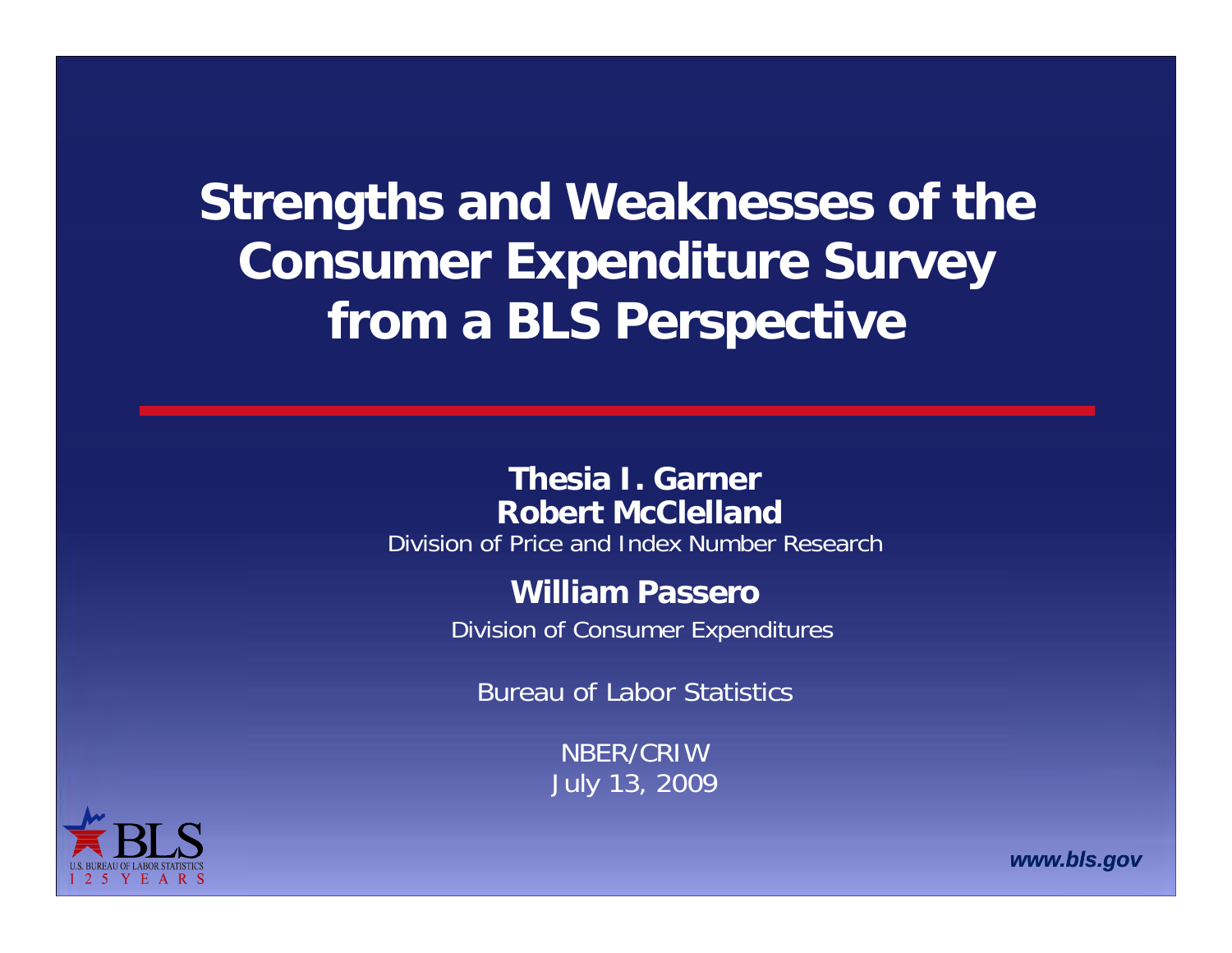# **Outline**

**Background BLS Internal Review of CE** ■ Data Comparisons  $\blacktriangleright$  To other data sources ▶ CE to PCE ■ Conclusion

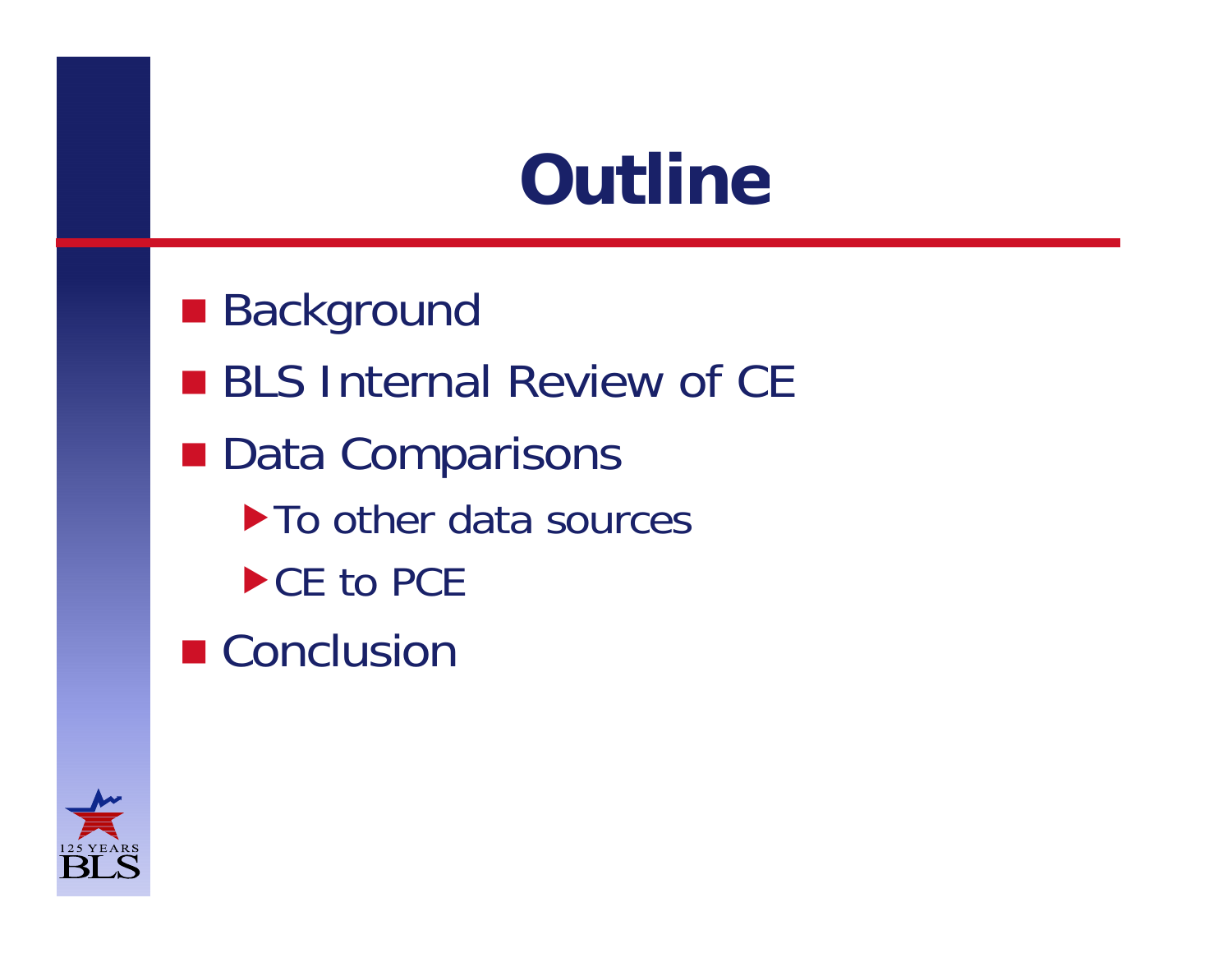## **About BLS**

- **BLS** is the principal fact-finding agency for the Federal Government in the broad field of labor economics and statistics
- **Service Service**  Independent national statistical agency that
	- ▶ Collects,
	- **Processes,**
	- Analyzes, and
	- **Disseminates**
	- Essential statistical data to
		-
		- ≻ U.S. Congress > Business
		- **Example 2 Federal agencies Example 2 Federal agencies**
		- $\triangleright$  American public  $\triangleright$  State and local governments
			-
			-



(http://www.psb.bls.gov/whatisbls/strategic/mission.php)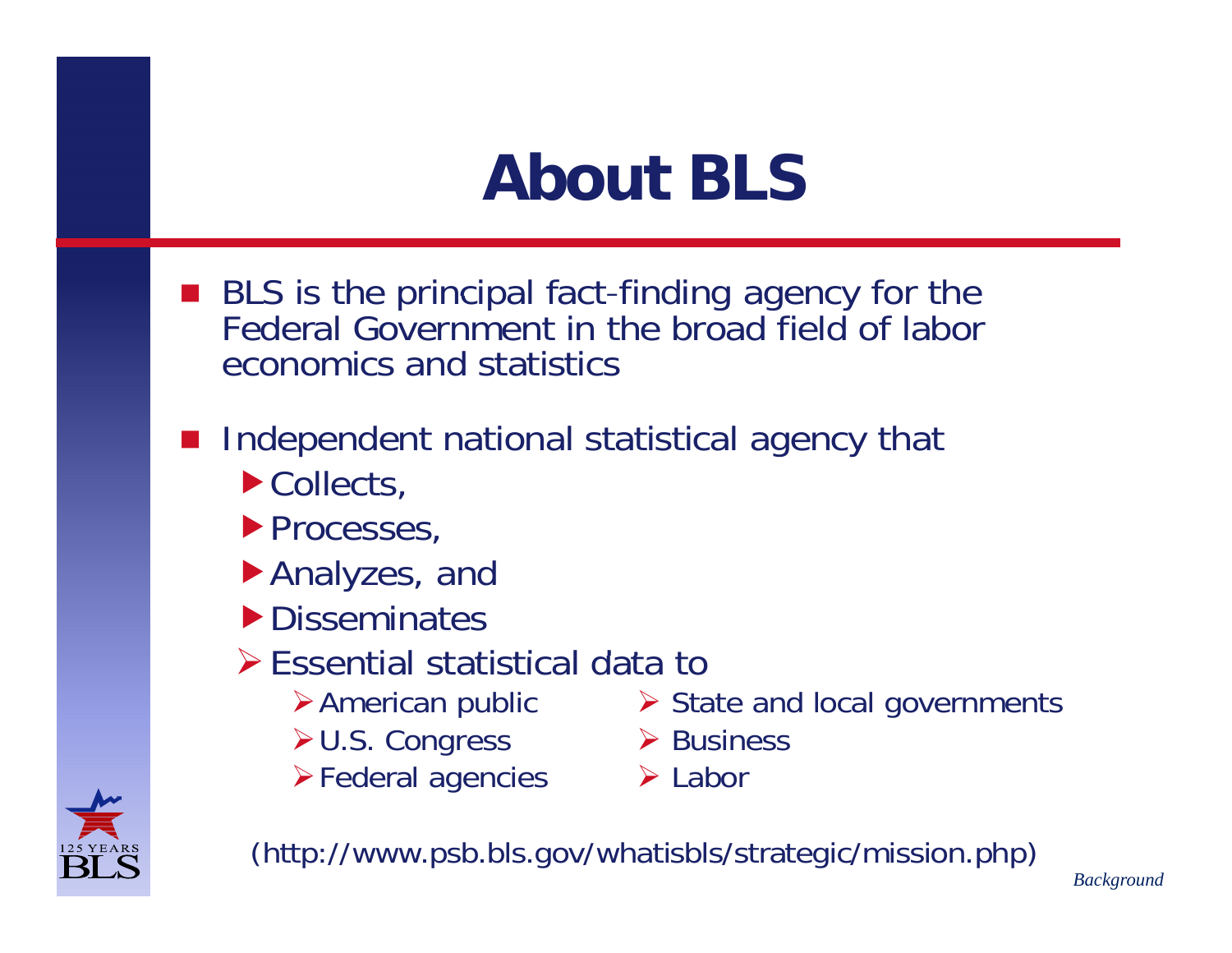#### **From the BLS Mission Statement**,我们就是一个人的人,我们就是一个人的人,我们就是一个人的人,我们就是一个人的人,我们就是一个人的人,我们就是一个人的人,我们就是一个人的人,我们就是一个人的人

#### **BLS data must be**

- **Relevant** to current social and economic issues
- **Timely** in reflecting today's rapidly changing economic conditions
- **Accurate** and of consistently high statistical quality
- **Impartial** in both subject matter and presentation
- And must...
	- Maintain respondent confidentiality
	- $\blacktriangleright$  Be reliable

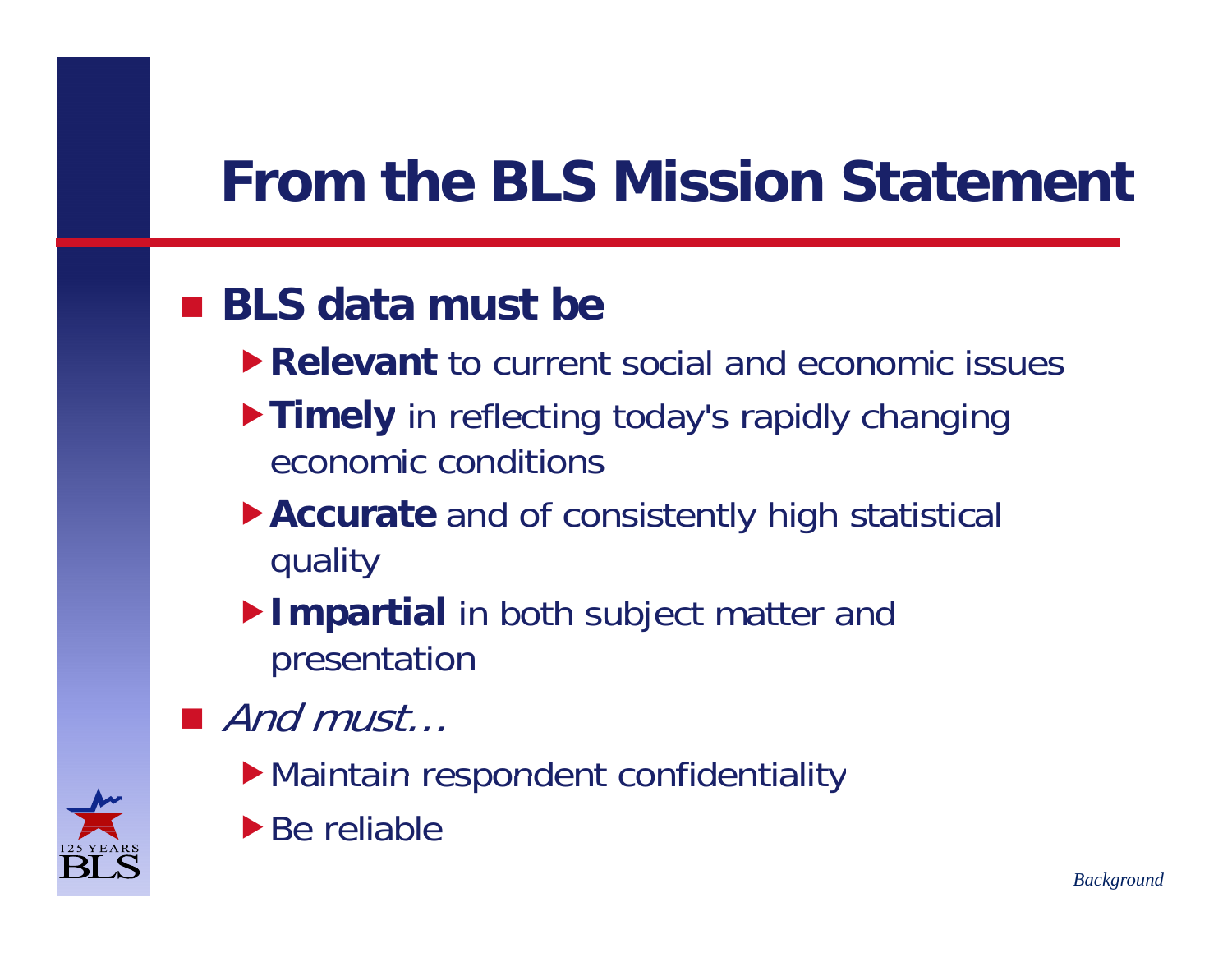## **Mission of the Consumer Expenditure Survey (CE)**

- **Produce and disseminate statistical data on** 
	- ▶ Consumer expenditures
	- $\blacktriangleright$  Demographic information
	- ▶ Related data needed by
		- Consumer Price Index
		- Other public and private data users
- **Design and manage the CE survey**
- **Provide education and assistance in the use** of the data



■ Conduct analytical studies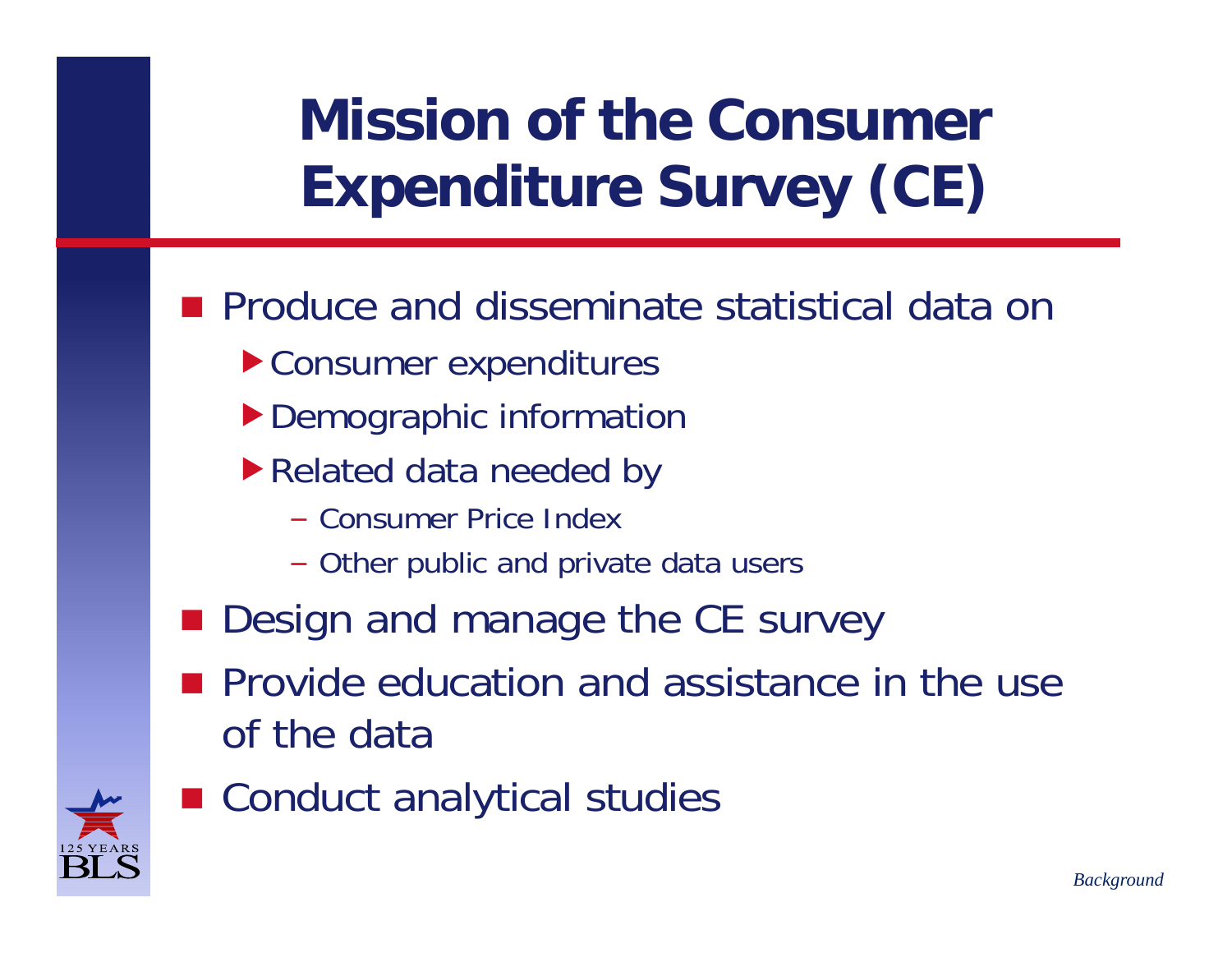## **Goals and Uses of CE Data**

#### ■ Goals

- ▶ Provide biennial data for Consumer Price Index (CPI) to revise expenditure weights
- Detailed information about the spending patterns of different types of households
- Used by:
	- ▶ Bureau of Economic Analysis
	- ▶ Internal Revenue Service
	- ▶ Census Bureau
	- ▶ Department of Defense
	- ▶ New York City government
	- ▶ Other private and public researchers
- **Potential future use** 
	- Alternative poverty thresholds (pending federal legislation)

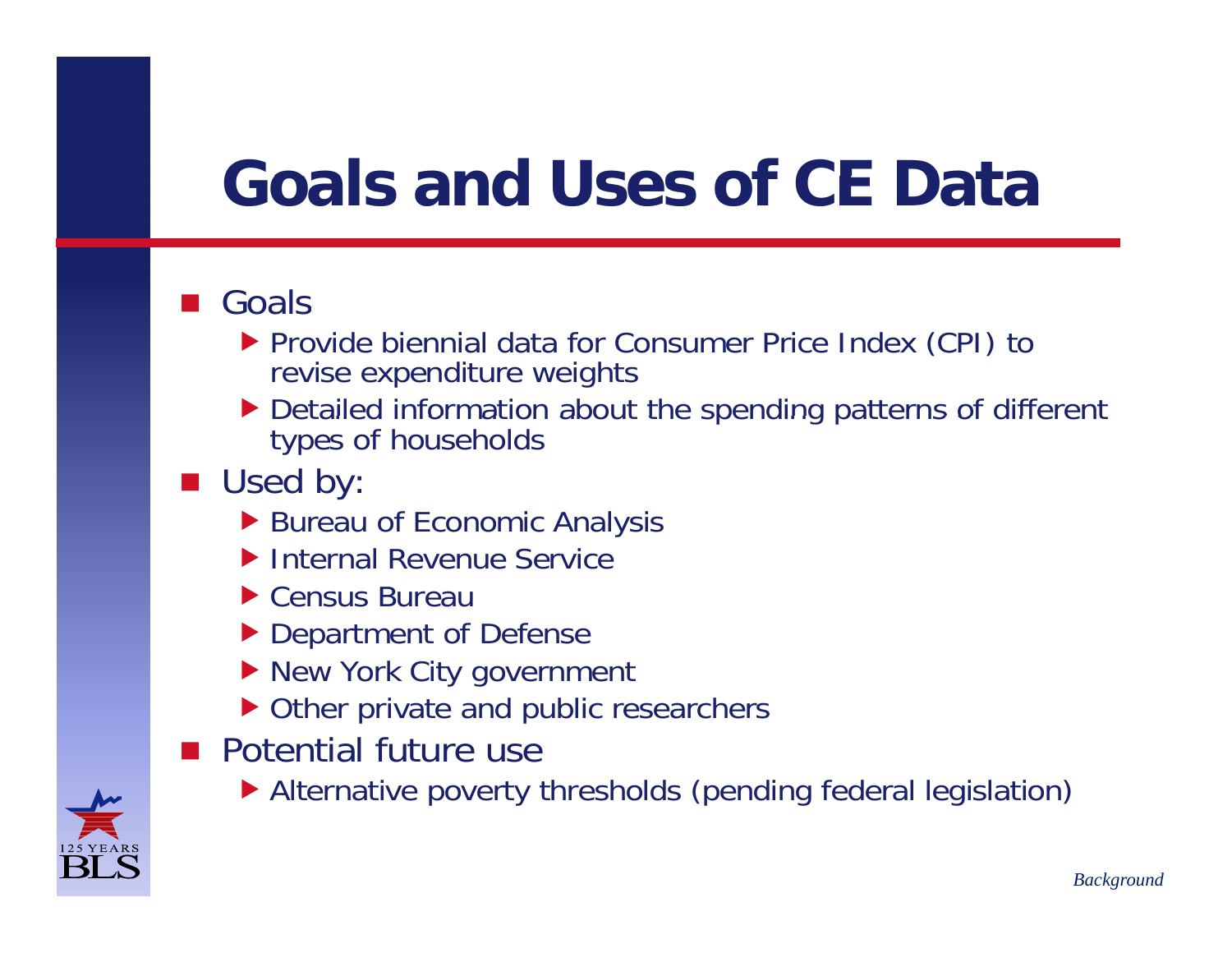# **CE Scope and Coverage**

■ U.S. civilian non-institutionalized population ▶ Nationwide survey designed to be representative

#### ■ Data from consumer units (CUs)

- ▶ People living at one address who share living expenses or are related by blood, marriage, adoption, or other legal arrangement
- Single person living alone or sharing a household with others but who is financially independent
- I Two or more persons living together who are financially dependent
- $\triangleright$  CUs are similar to households

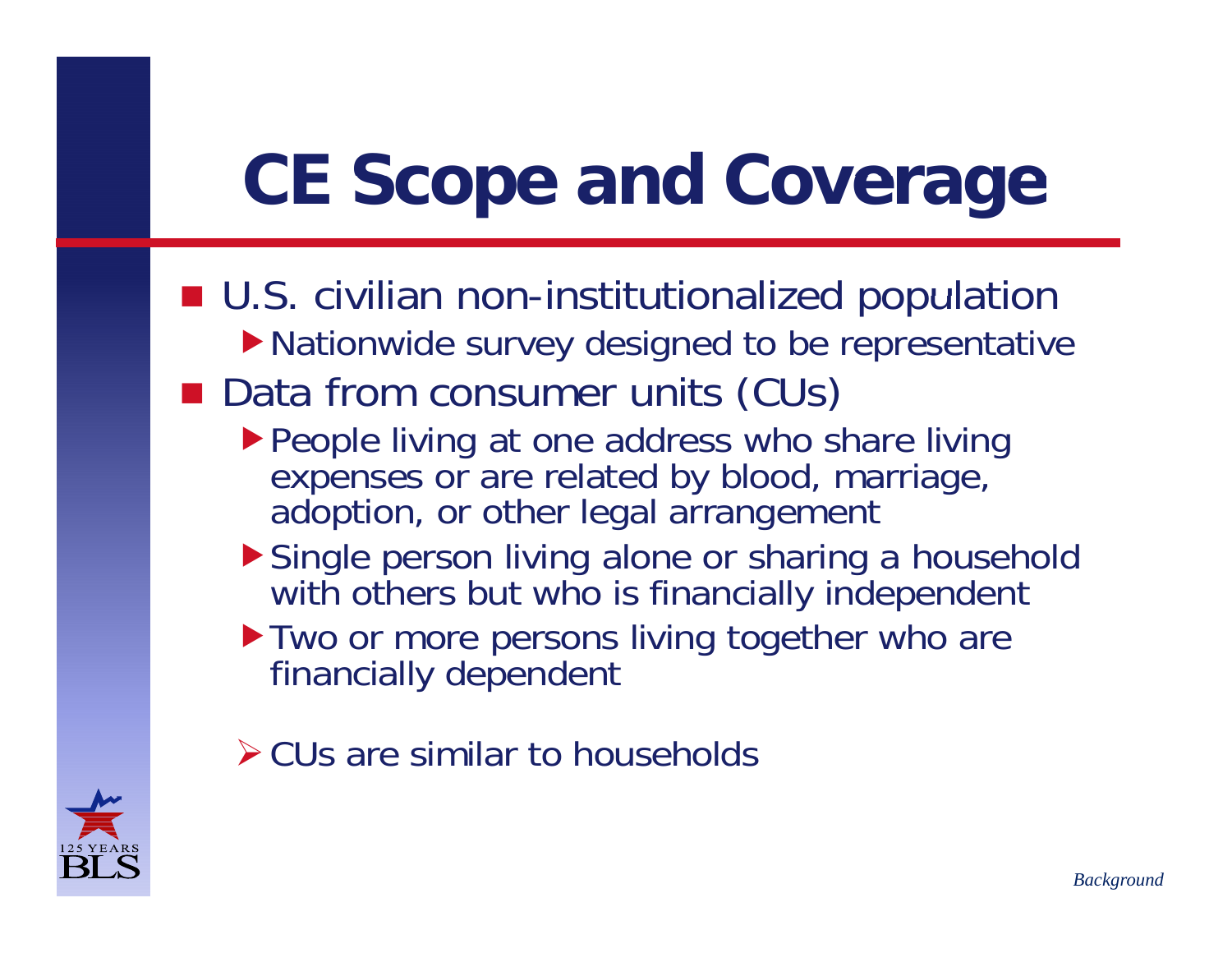# **CE Data Collection**

- **BLS contracts with the U.S. Census** Bureau to collect data
- **Two different surveys** 
	- Quarterly Interview
	- **Diary**
- **Separate samples**

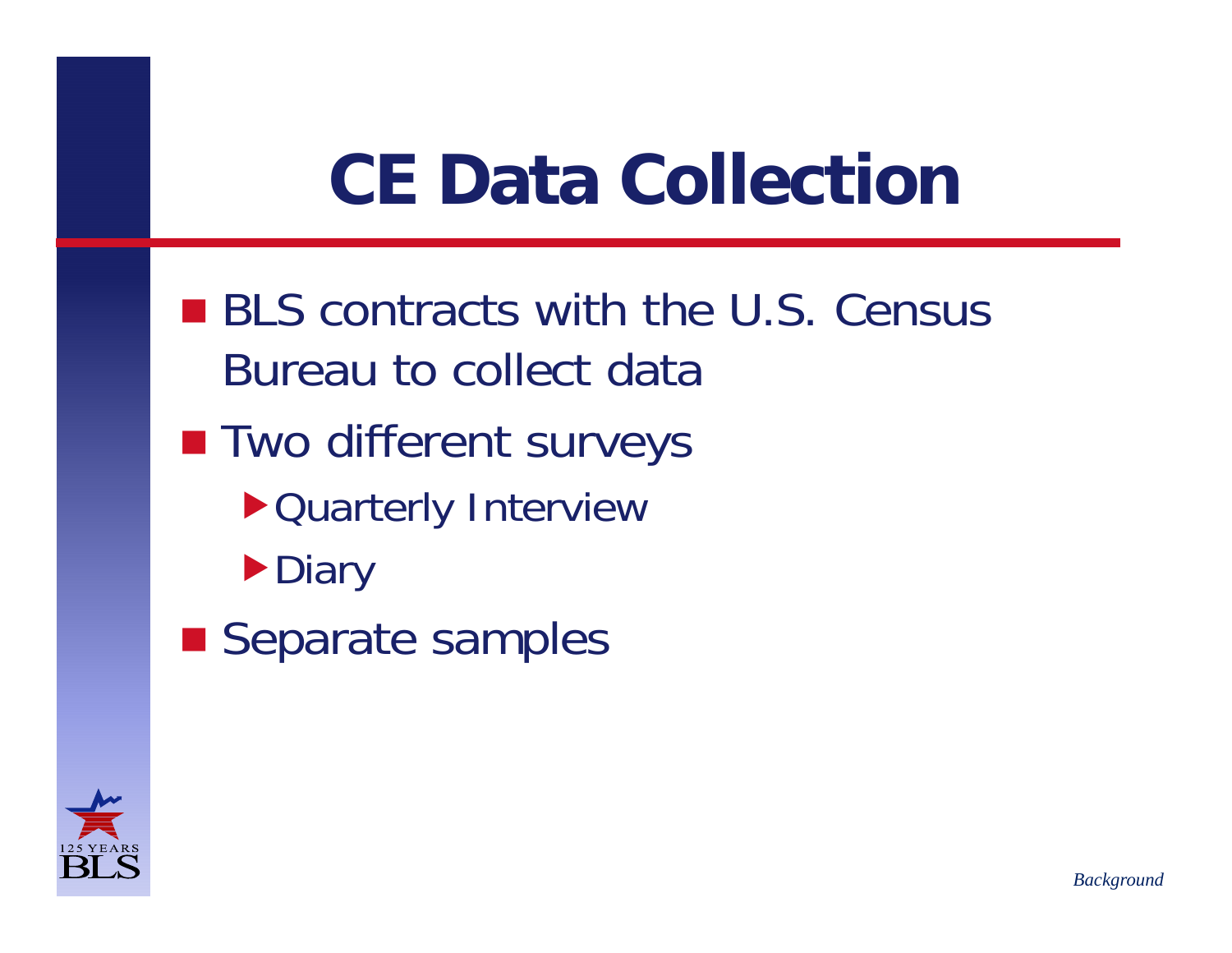# **Data Collection: Interview**

- Designed to obtain information about:
	- ▶ Large purchases (e.g., major appliances)
	- ▶ Purchases that occur regularly (e.g., monthly payments for rent and utilities)
	- ▶ Excludes expenditures for:
		- Housekeeping supplies
		- Personal care products
		- Non-prescription drugs
- **Sample** 
	- ▶ About 7,000 CUs
	- ▶ Five consecutive quarters
	- $\blacktriangleright$  Goal: to collect data over a year of spending



**Three-month recall period**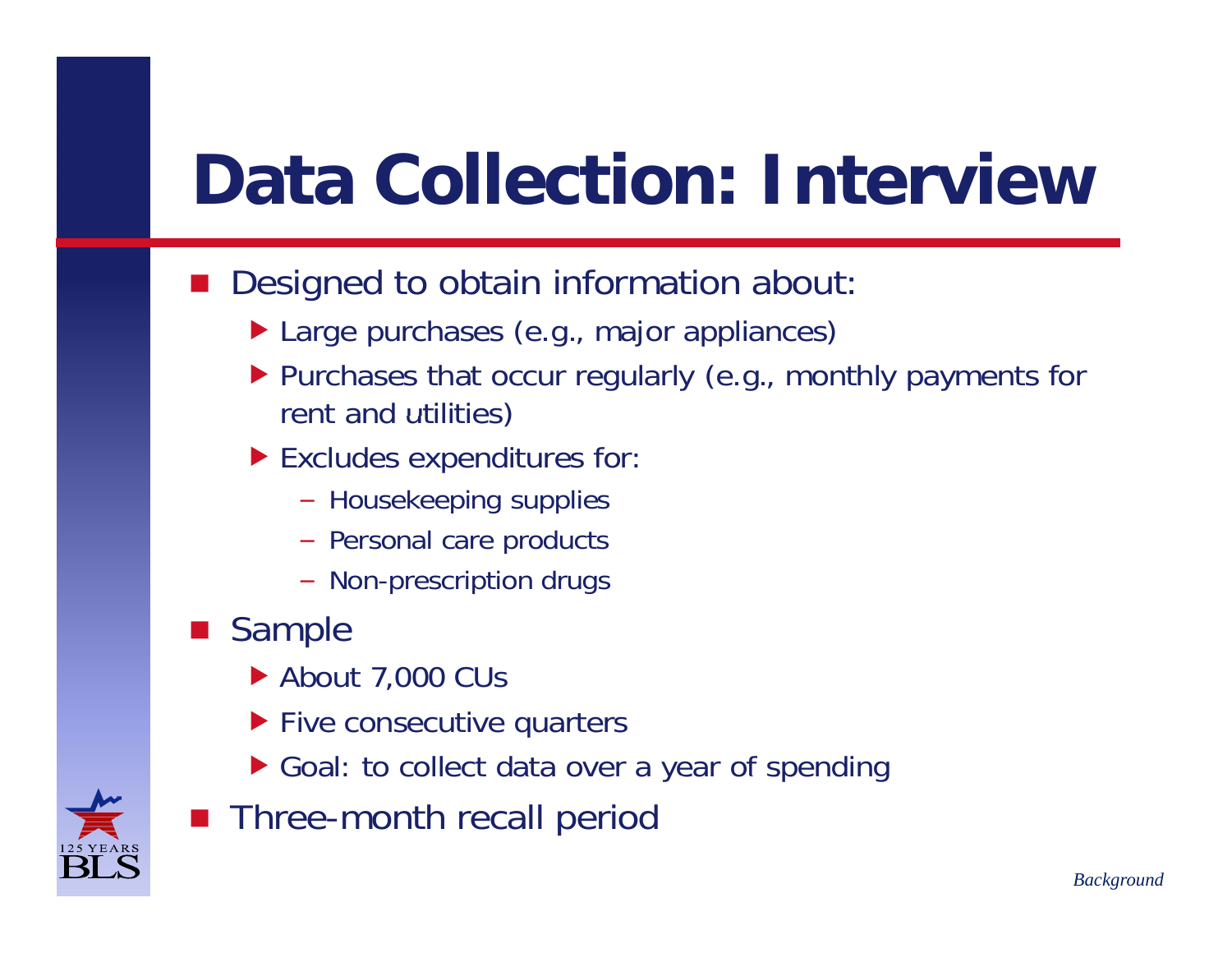# **Data Collection: Diary**

#### **Designed to collect information about:**

- **Frequent purchases (e.g., food and personal care** items)
- Difficult to remember over longer periods of time (e.g., vending machine purchases)
- **Excludes expenditures for out-of-town trips**

### **Sample**

- ▶ About 7,000 CUs a year
- ▶ CUs keep a diary for two consecutive one-week periods  $\longrightarrow$  14,000 diaries a year

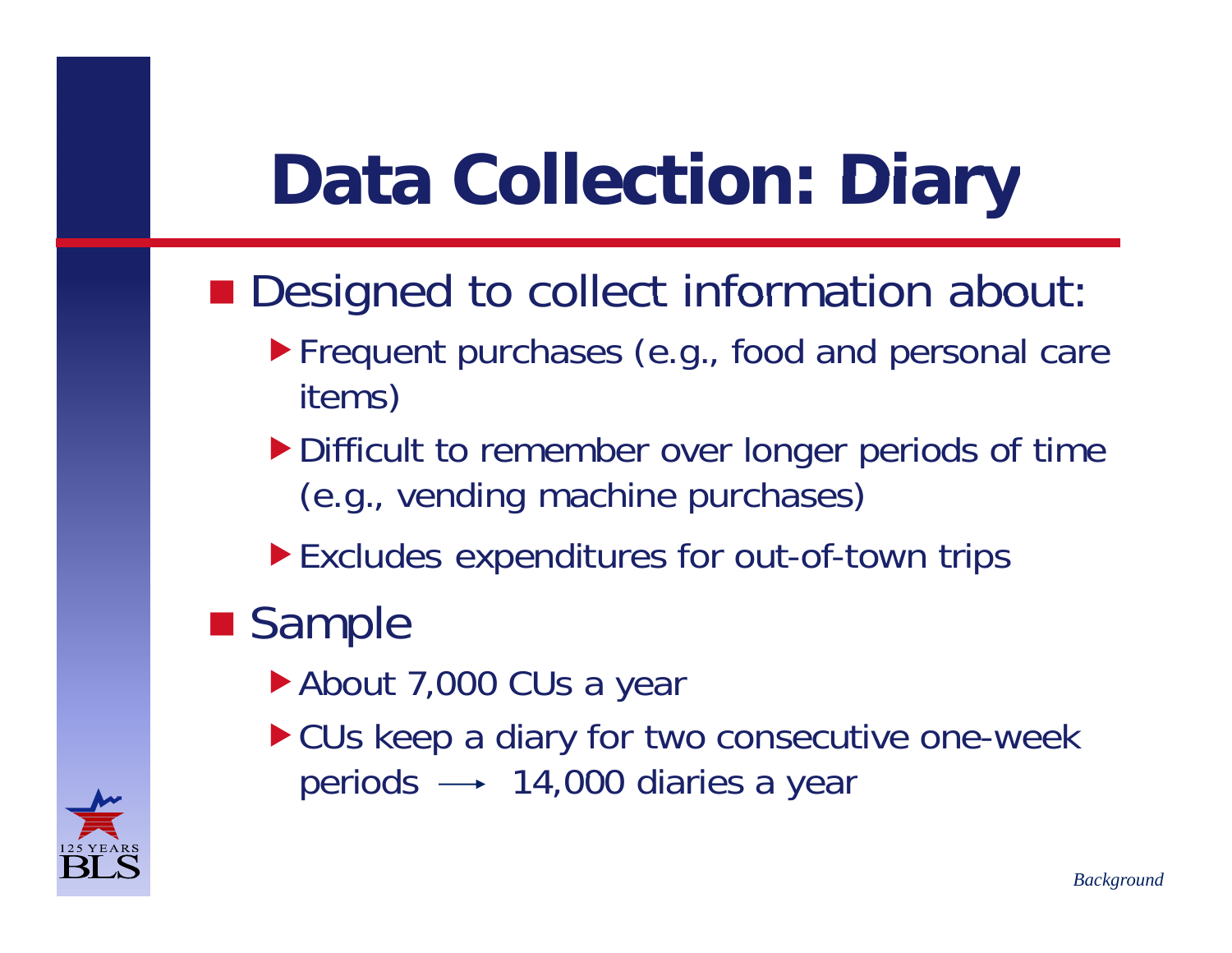## **Users: Data Access**

#### $\blacksquare$  Tables

- **Public use data files**
- **Nisiting researcher program**
- **Personal help** 
	- **Phone**
	- $\blacktriangleright$  Email

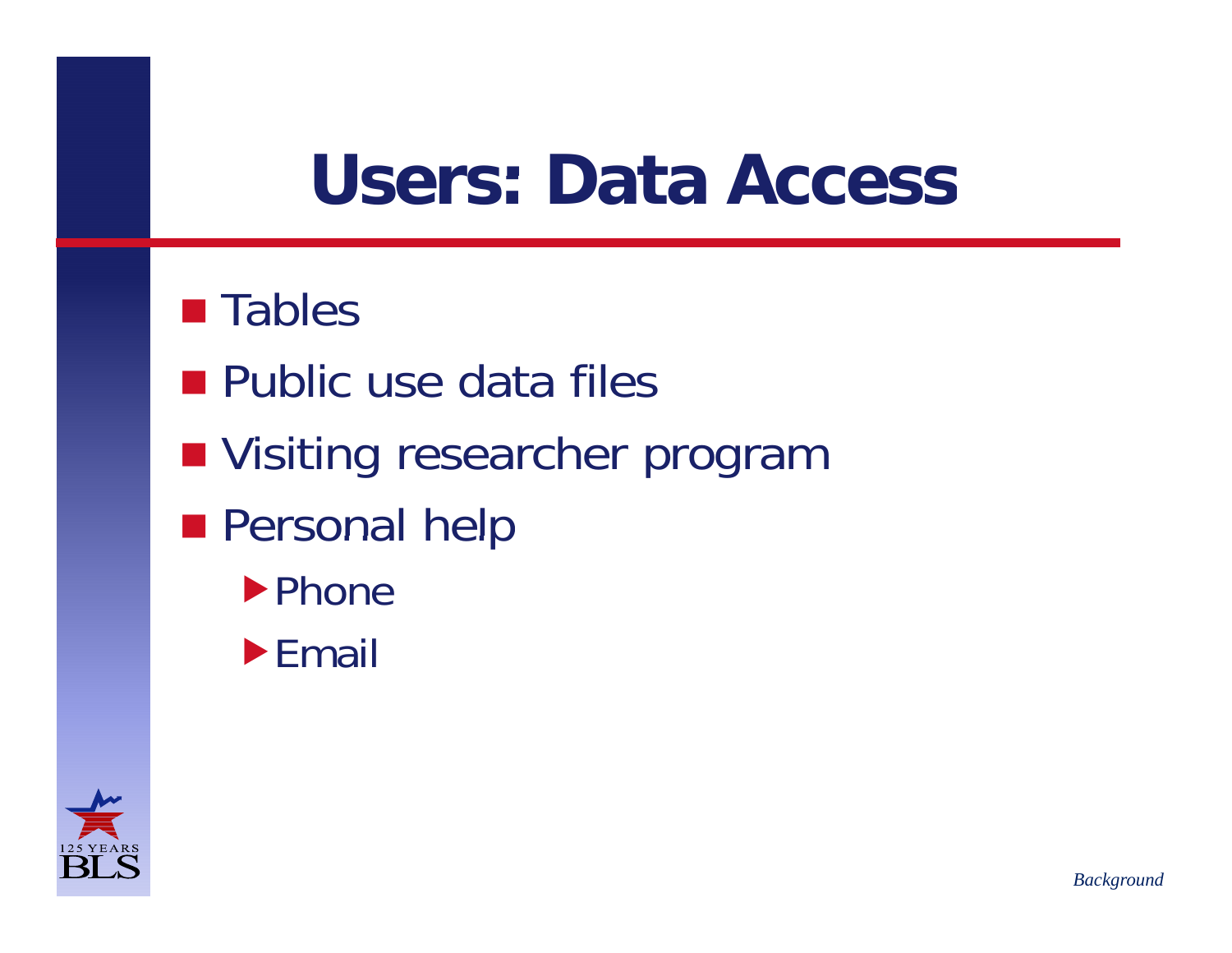### **Publication Tables: "Integrated" Integrated**

- Neither survey collects the entire universe of expenditures
	- $\blacktriangleright$  Some data are only collected in one instrument
	- ▶ Some data are collected in both; determine best source for use in publications
- Total and detailed expenditures published by income and other demographic variables
- **Estimates use CU population weights**

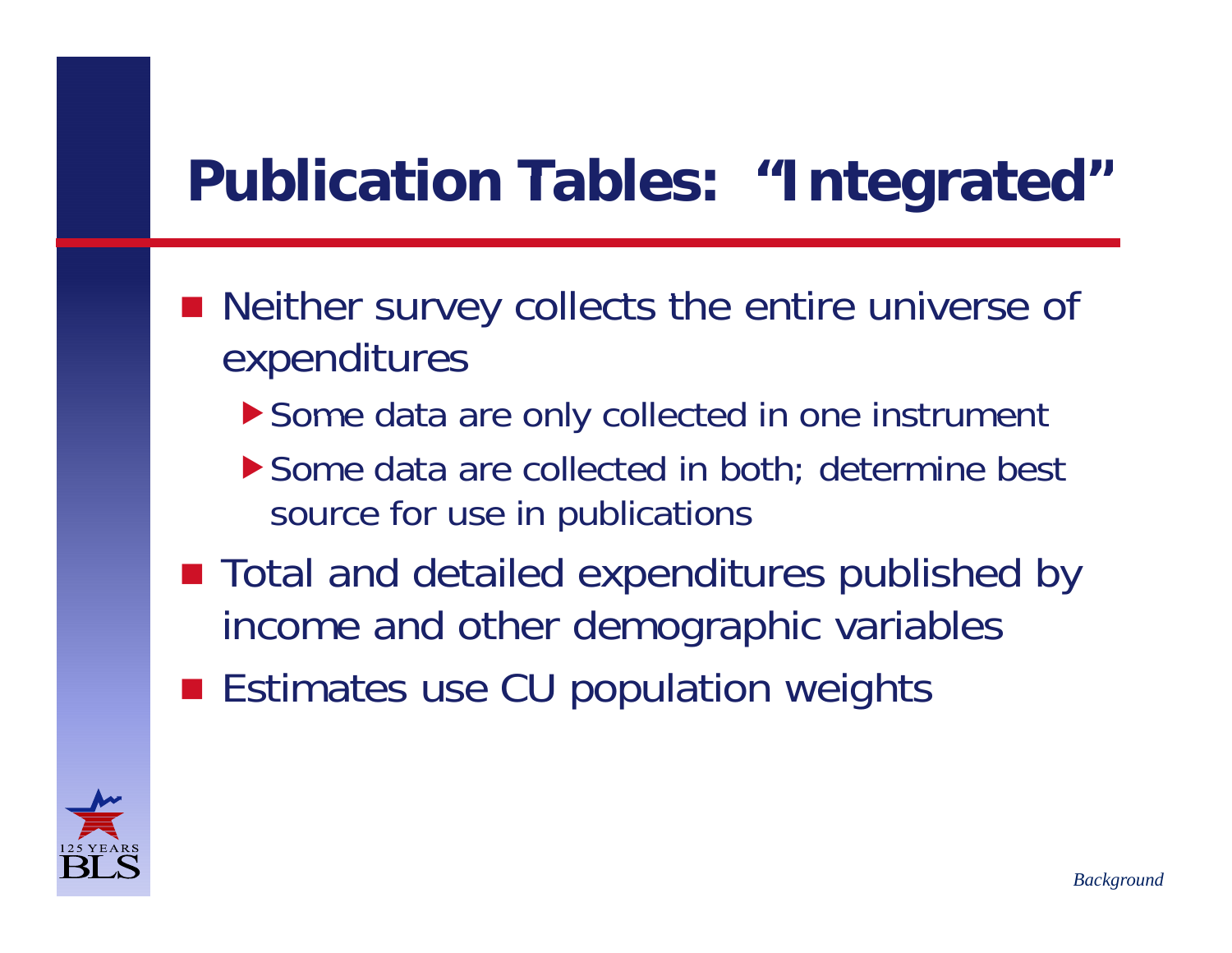# **BLS Internal Program Review**

- Purpose: to maintain high standards of data quality
- **Focus: programs responsible for producing** data
- **Procedure: subject matter experts from other** BLS programs examine issues such as
	- ▶ Data collection and quality
	- ▶ Data accessibility
	- Management processes
- Output: report of strengths, weaknesses and recommendations for further action

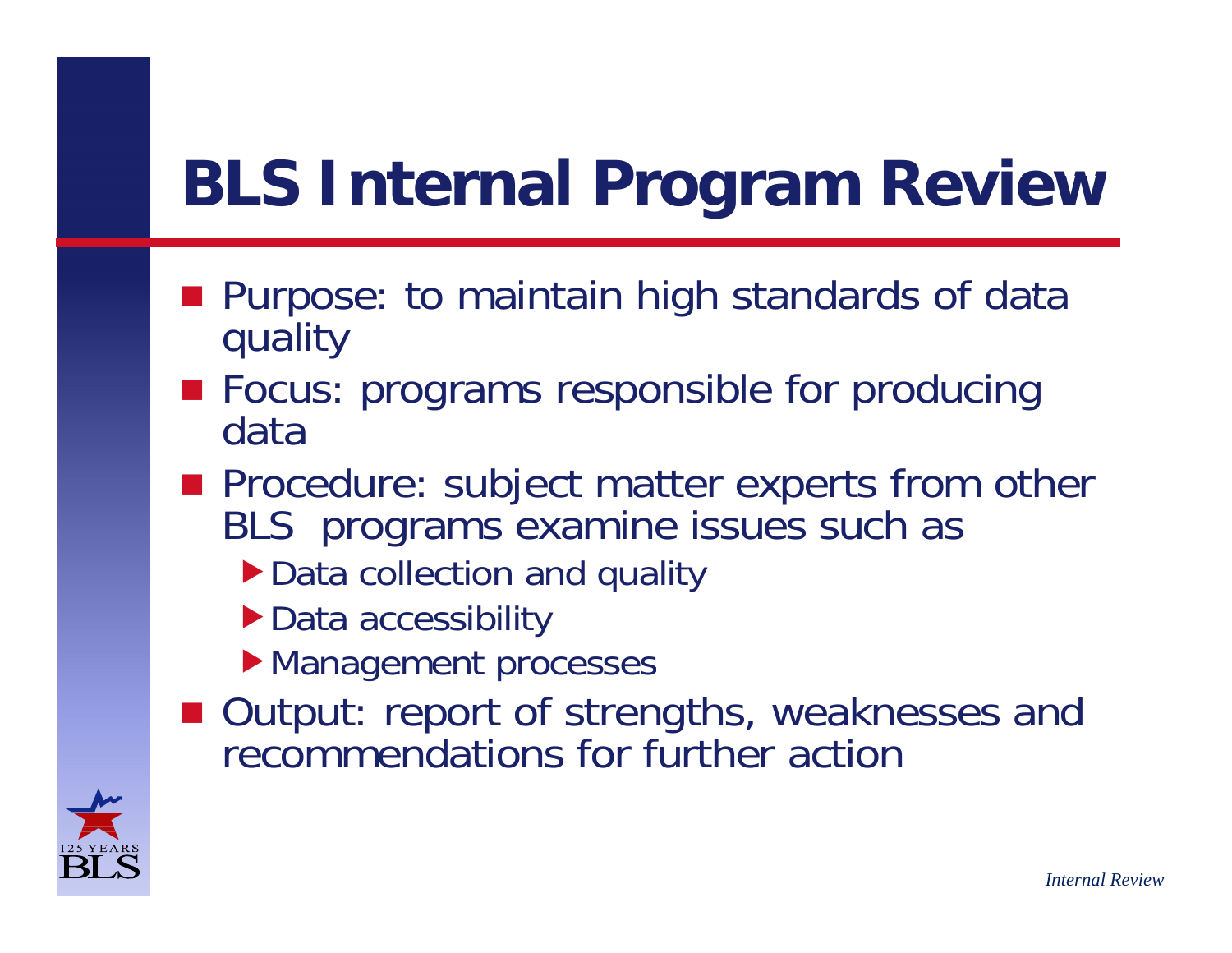### **CE P og am Re ie 2006 rog ram view: -2008**

- Strengths
	- $\triangleright$  Data access
		- Public use data
		- Outside researchers coming to BLS
	- ▶ Production and planning tools\*
		- Database containing all development, research and production project plans
		- Web-based interface managing projects and reporting
		- Innovative methods for tracking multiple production processes
		- In-house training on how to use these tools
	- ▶ Free microdata user workshops\*
		- Be gan: 2006
		- Next: July 29-31, 2009
	- ▶ Regular interaction with users



#### *\*Recommended as BLS Best Practice*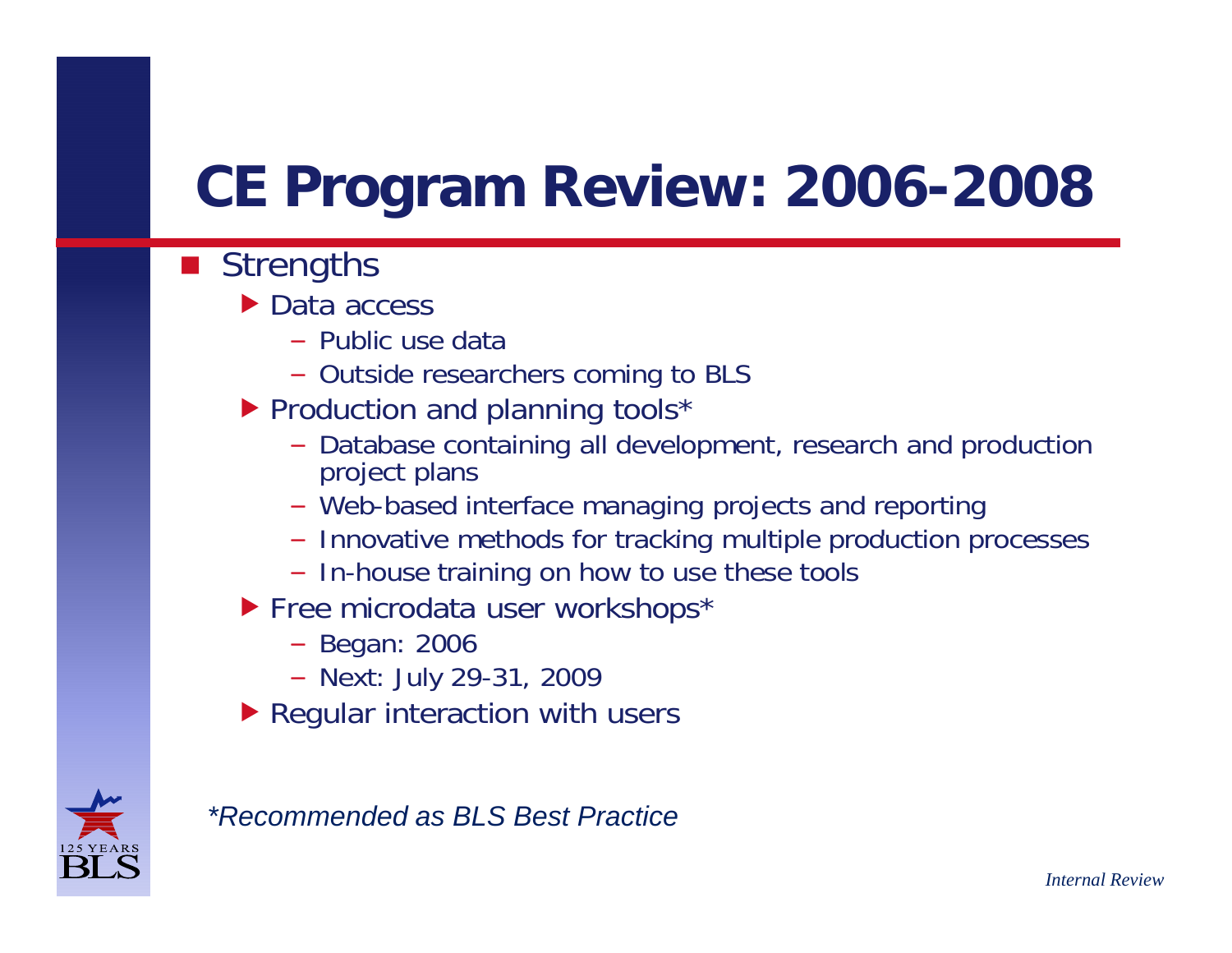### **CE Program Review: Strengths (continued)**

- **Reference research on issues affecting** data quality
	- Declining response rates
	- ▶ Under-reporting
	- Increase in phone interviews versus person-to-person interviews

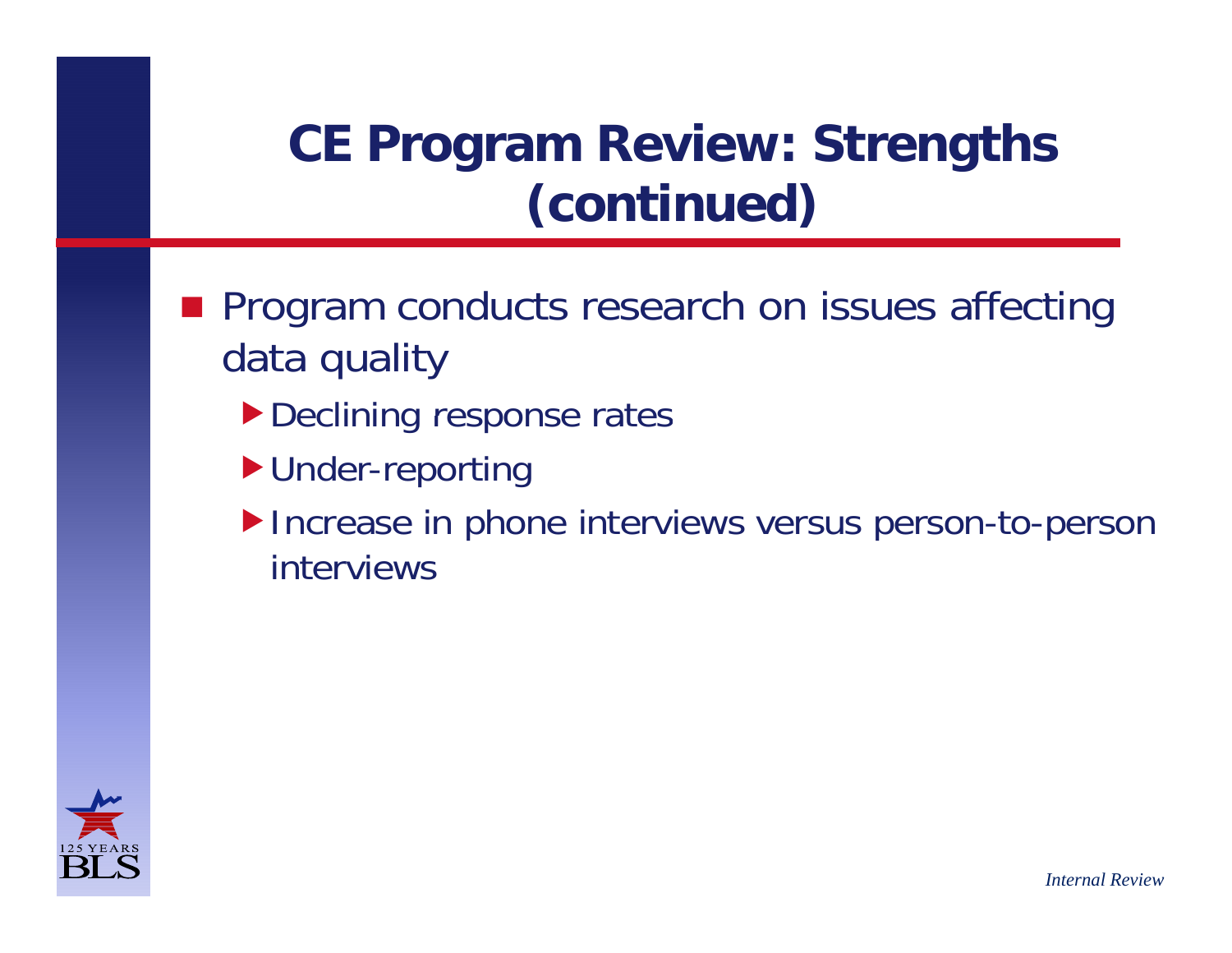### **CE P og am Re ie Weaknesses rog ram view:**

- **Biases in estimates, due to: e** ▶ Consumer unit non-participation
	- Item non-response
	- **Measurement error**
	- Conditioned under-reporting
		- "training" respondents to say "no"
- **Timeliness of data release**
- Jay will present more from the CE Program Review and plans to deal with weaknesses

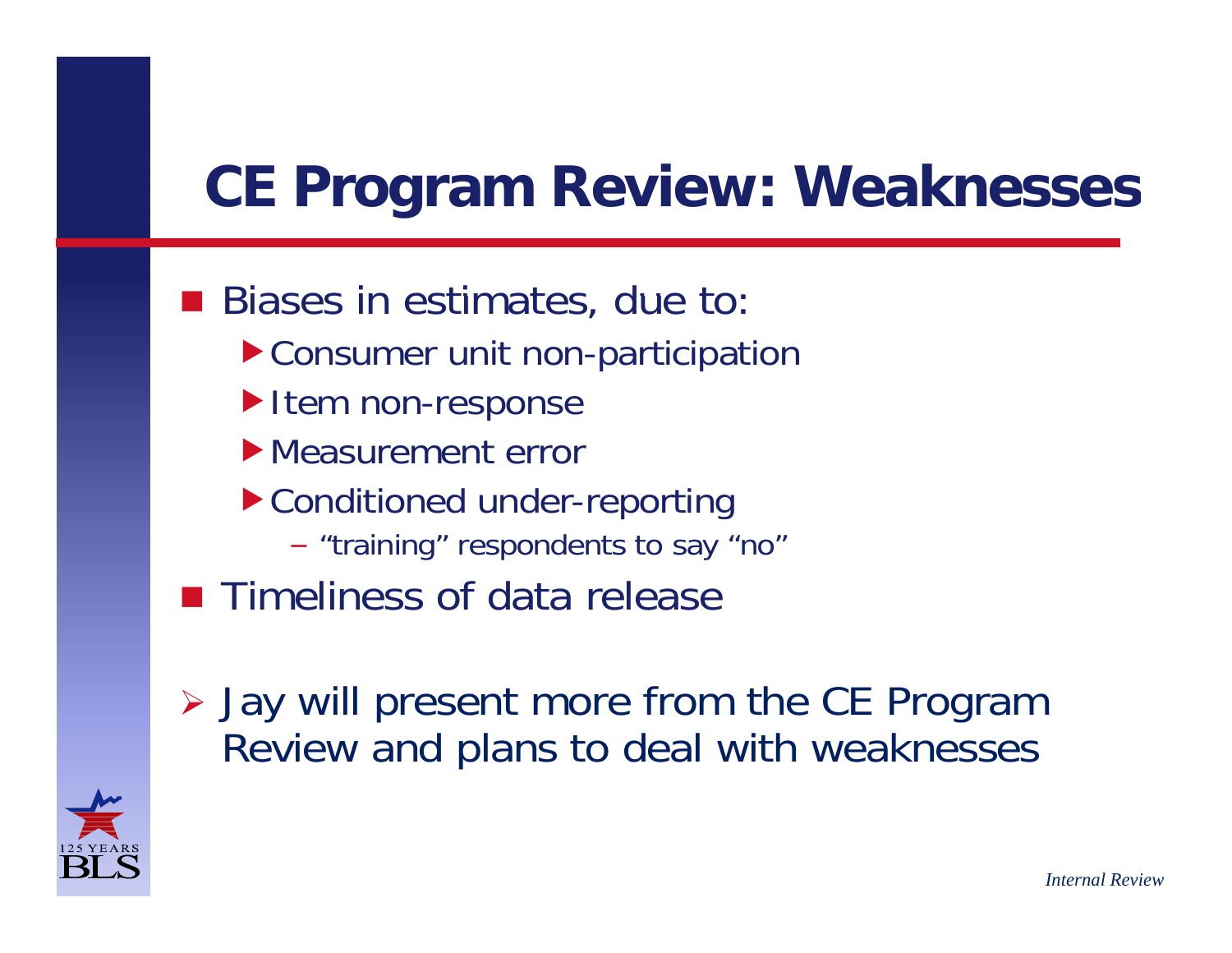# **Data comparisons: Why needed?**

#### **Such comparisons provide:**

- A sense of degree and direction of possible survey errors, rather than an exact measure of bias
- ▶ Specific estimates from other sources are not necessarily the "truth"
- Data comparisons are employed to:
	- ▶ Assess the cumulative effects of non-sampling errors on quality of CE data
	- ▶ Develop methodological studies to improve quality

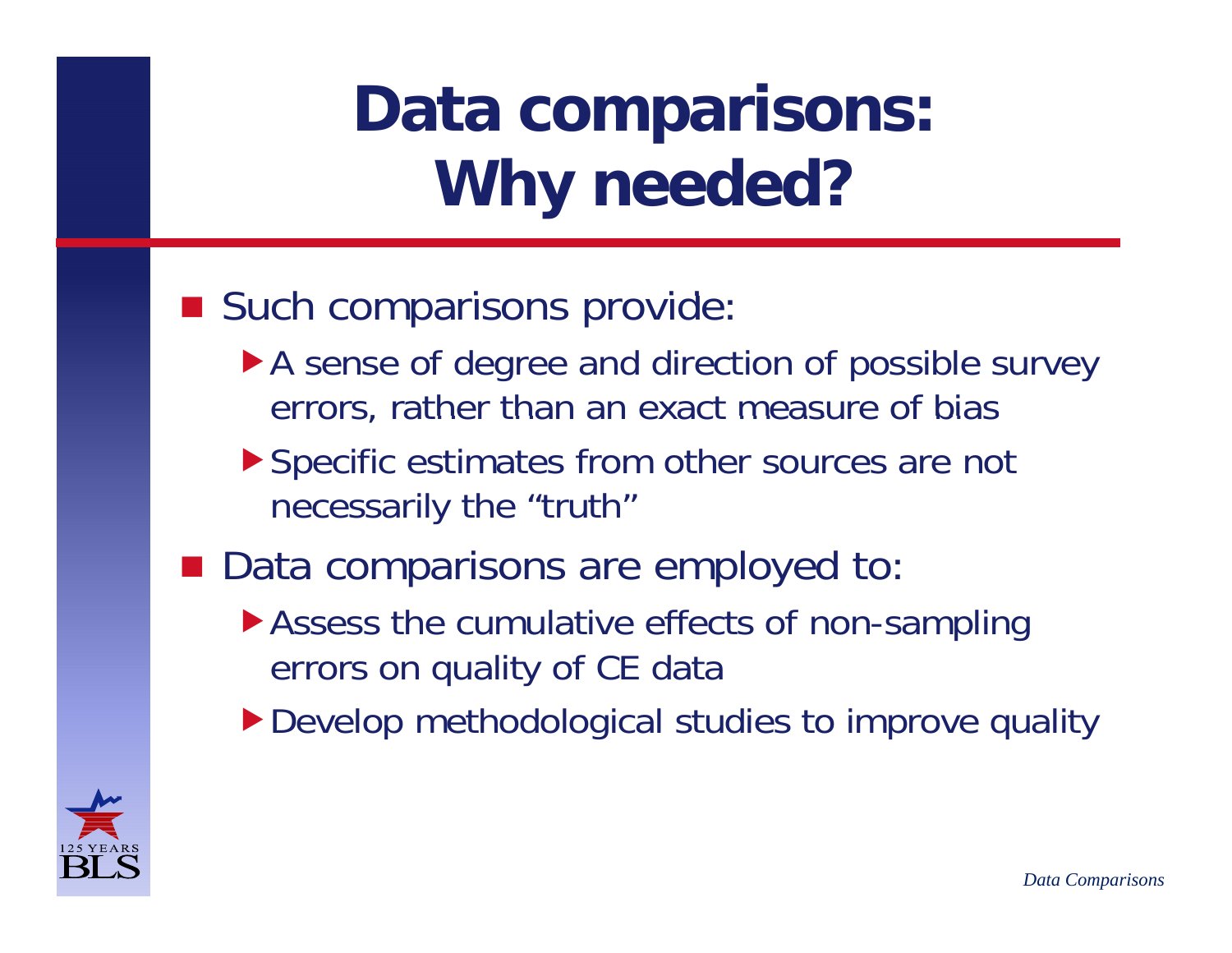# **Comparisons: Issues**

- Account for differences in content or concept (focus on components)
	- ▶ can be reconciled
	- cannot be reconciled
- **Source of data** 
	- Household survey
	- **Census**
	- Administrative
	- **Trade association publications**

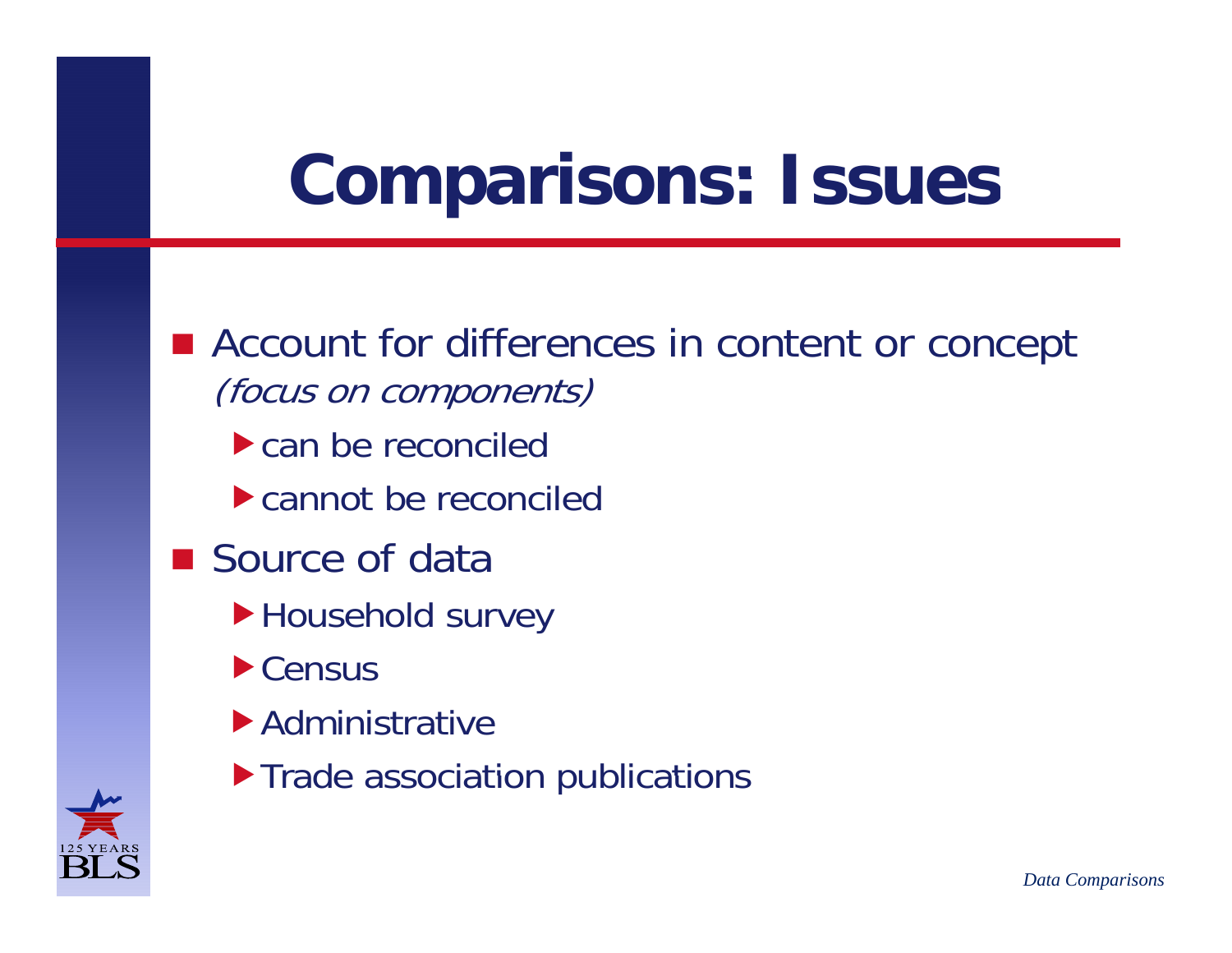### **Compa isons Othe Data So ces risons: Other Sources**

- **Panel Study of Income Dynamics (PSID)**
- **Health and Retirement Survey Consumption and** Activities Mail Survey (HRS-CAMS)
- **Nedical Expenditure Panel Survey (MEPS)**
- National Health Expenditure Accounts (NHEA)
- Economic Research Service (ERS-USDA) Food Data
- ACNielsen Homescan Survey
- Income and transfer comparisons ▶ PSID, SIPP, CPS
- **Personal Consumption Expenditures (PCE)**

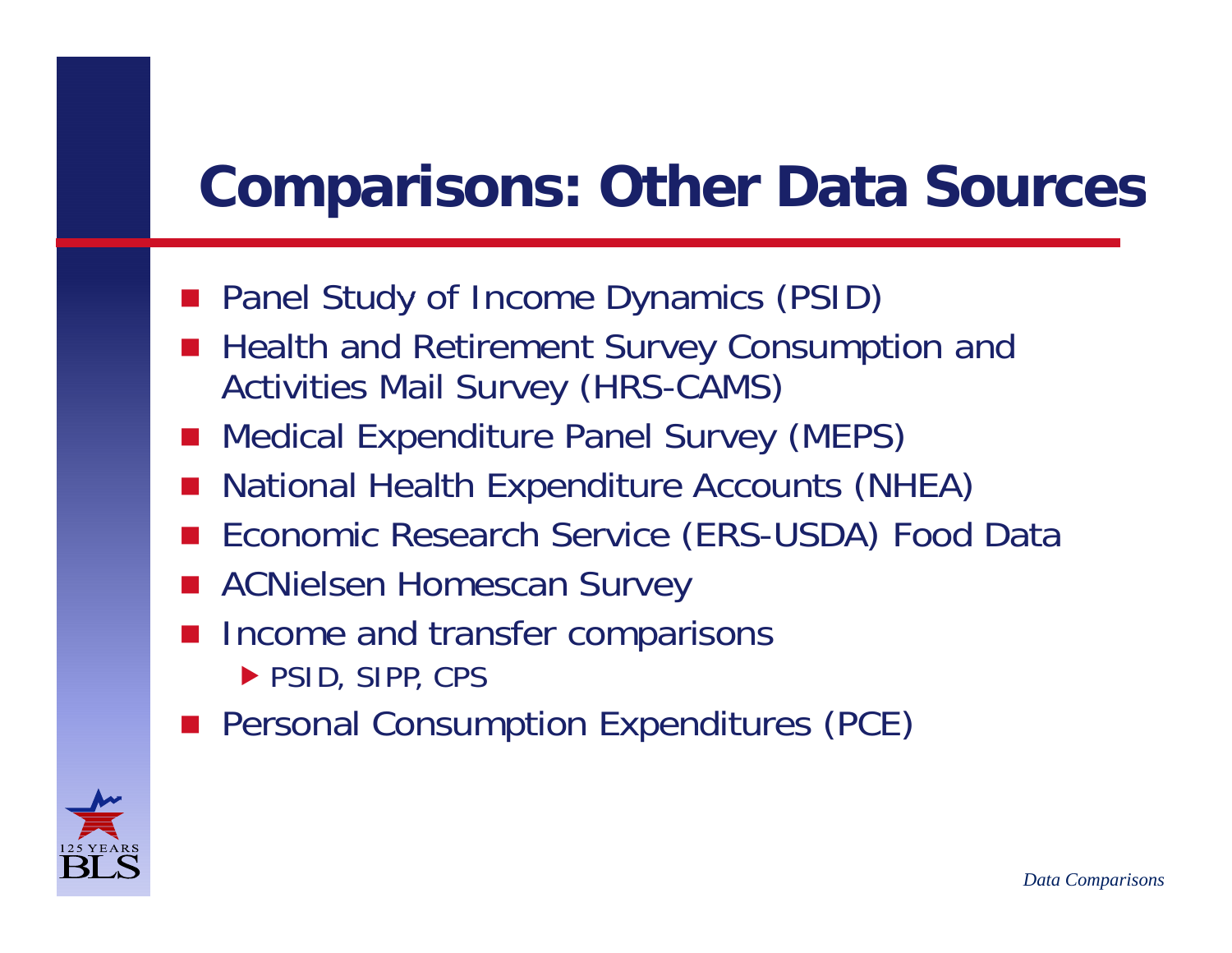### **Survey Covering All Expenditure Categories: PSID**

#### **Panel Study of Income Dynamics (PSID)**

- 1999, 2001, 2003
- Sample: all households and their members in panel
- ▶ Collection of data by phone
- Recent study: Charles et al. (2007)
	- For comparable categories in 2003, PSID total spending 1% higher than CE total spending
	- CE spending higher than PSID
		- Housing (3%), Transportation (7%)
	- PSID spending higher than CE
		- Education (13%), Child care (26%), Health care (14%), Food (10 %)

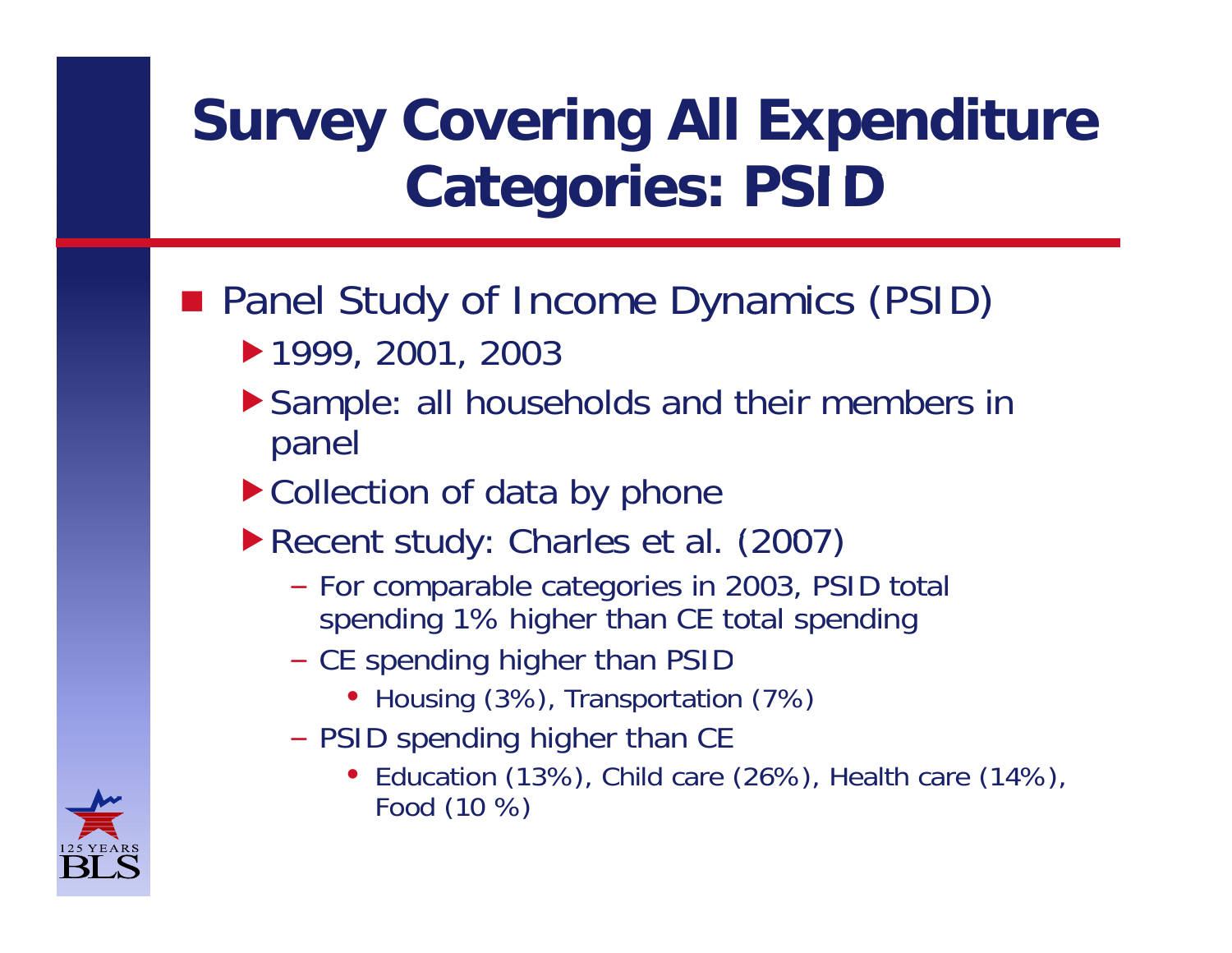### **Survey Covering All Expenditure Categories: HRS-CAMS**

- **Realth and Retirement Survey Consumption** and Activities Mail Survey (HRS-CAMS)
	- ▶ Waves: 2001, 2003, 2005
	- ▶ Sample: respondents aged 51 and older and members of their household
	- ▶ Collection of data by mail
	- ▶ Hurd and Rohwedder (2008)
		- For comparable categories (October 2000-September 2001), average spending was
			- 55-64 age group: 3.3% higher than CAMs
			- 65-74 age group: 12.0% higher than CE
			- 75 and over age group: 29.8% higher than CE

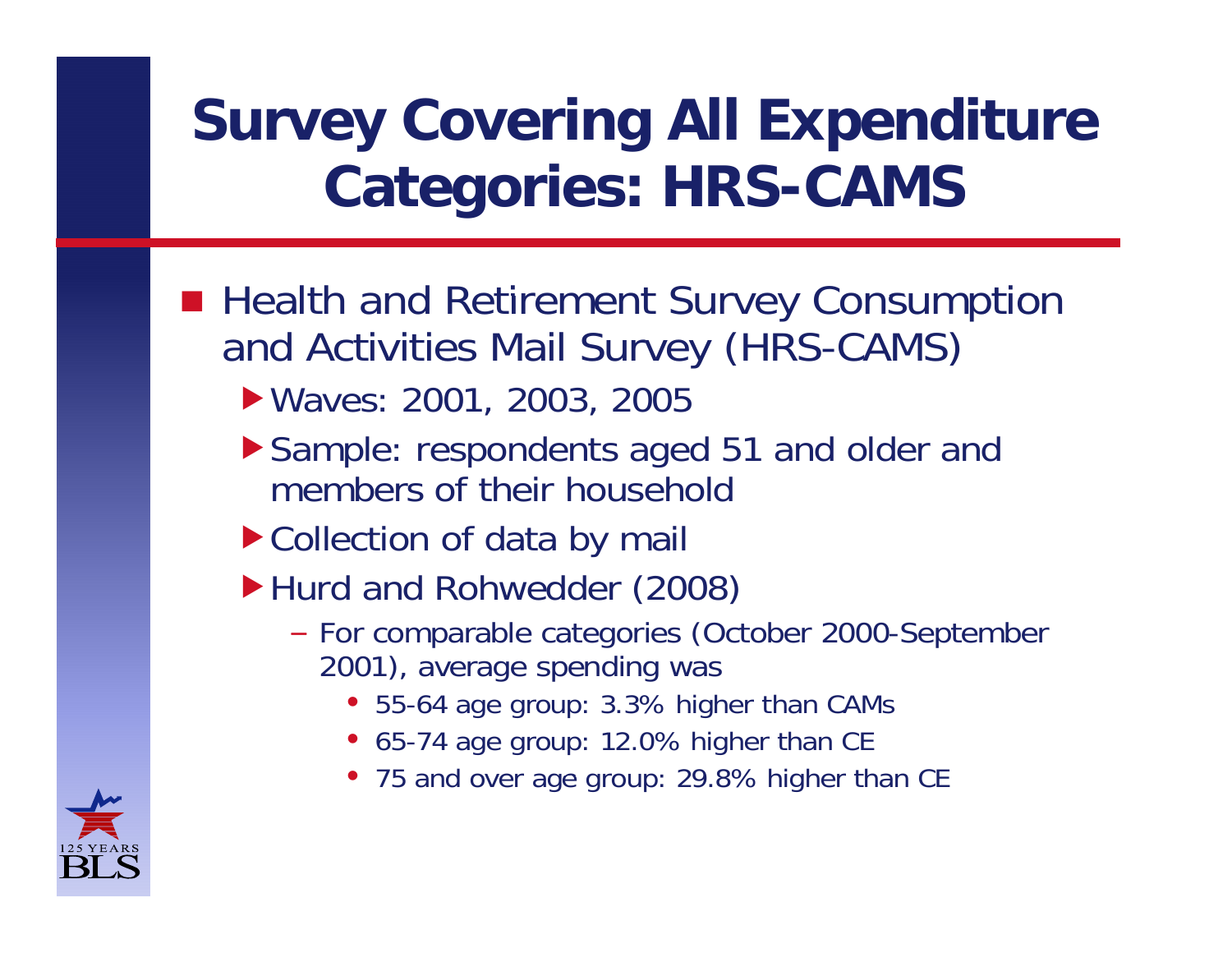# **Comparisons: Health Care**

- **Service Service**  Medical Expenditure Panel Survey (MEPS)
	- **1996-2006**
	- ▶ Sample: same as CE
	- ▶ Results
		- Ratio of CE to MEPS total health care spending ranges from 0.68 to 0.93
- **National Health Expenditure Accounts (NHEA)** 
	- **1996-2006**
	- ▶ Sample: all persons who are residents in U.S. including military
	- ▶ Results
		- Ratios of CE to NHEA total health care spending range from 0.72 to 0.86
- ■ Foster, forthcoming MLR 2009

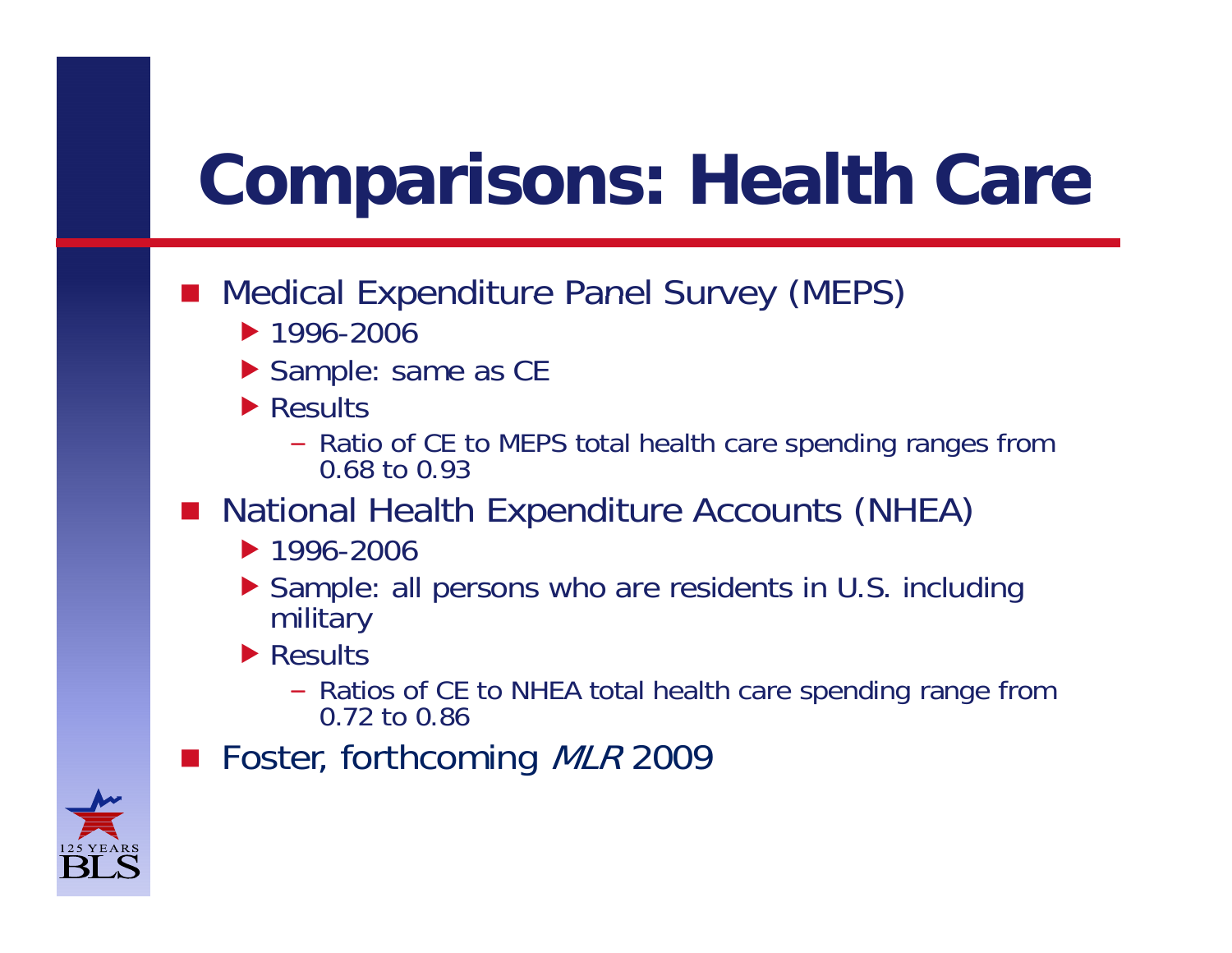# **Comparisons: Food**

- Economic Research Service (ERS-USDA) Food Data
	- In Food expenditures by families and individuals
	- ERS excludes food purchases with food stamps and WIC vouchers
- **Internal BLS comparison with CE** 
	- ▶ CE excludes food purchases with food stamps
	- ▶ 2002 to 2007 the contract of the contract of the contract of the contract of the contract of the contract of the contract of
	- ► CE to ERS aggregate expenditures average about 0.79

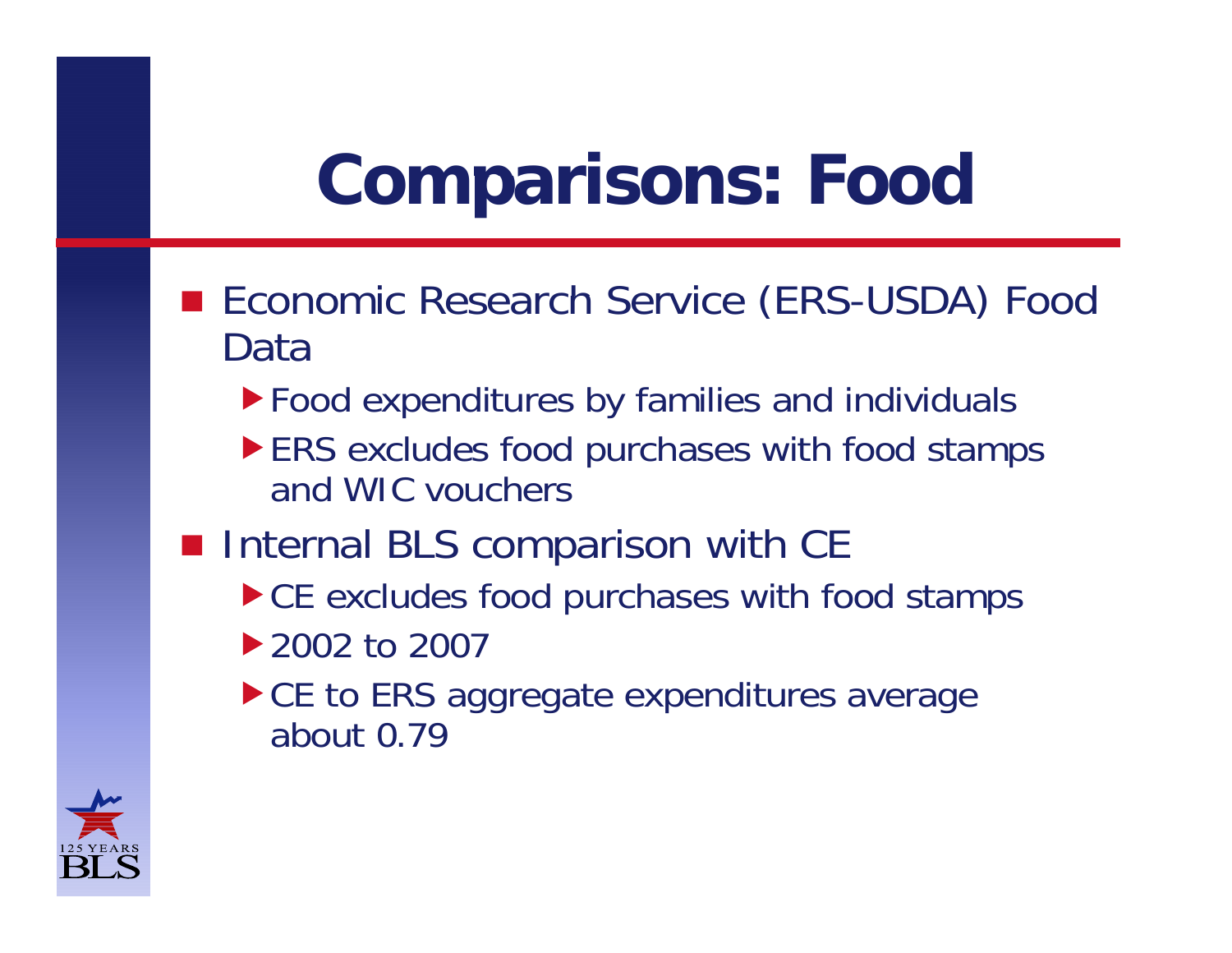# **CE and PCE Comparisons**

- **Definitions of populations and expenditures**
- Data sources and periodicity
- $\blacksquare$  Trends over time in levels and ratios
- Example for total expenditures with adjustments for select differences
- $\blacktriangleright$  Garner, Janini, Passero, Paszkiewicz, and Vendemia, Monthly Labor Review, September 2006

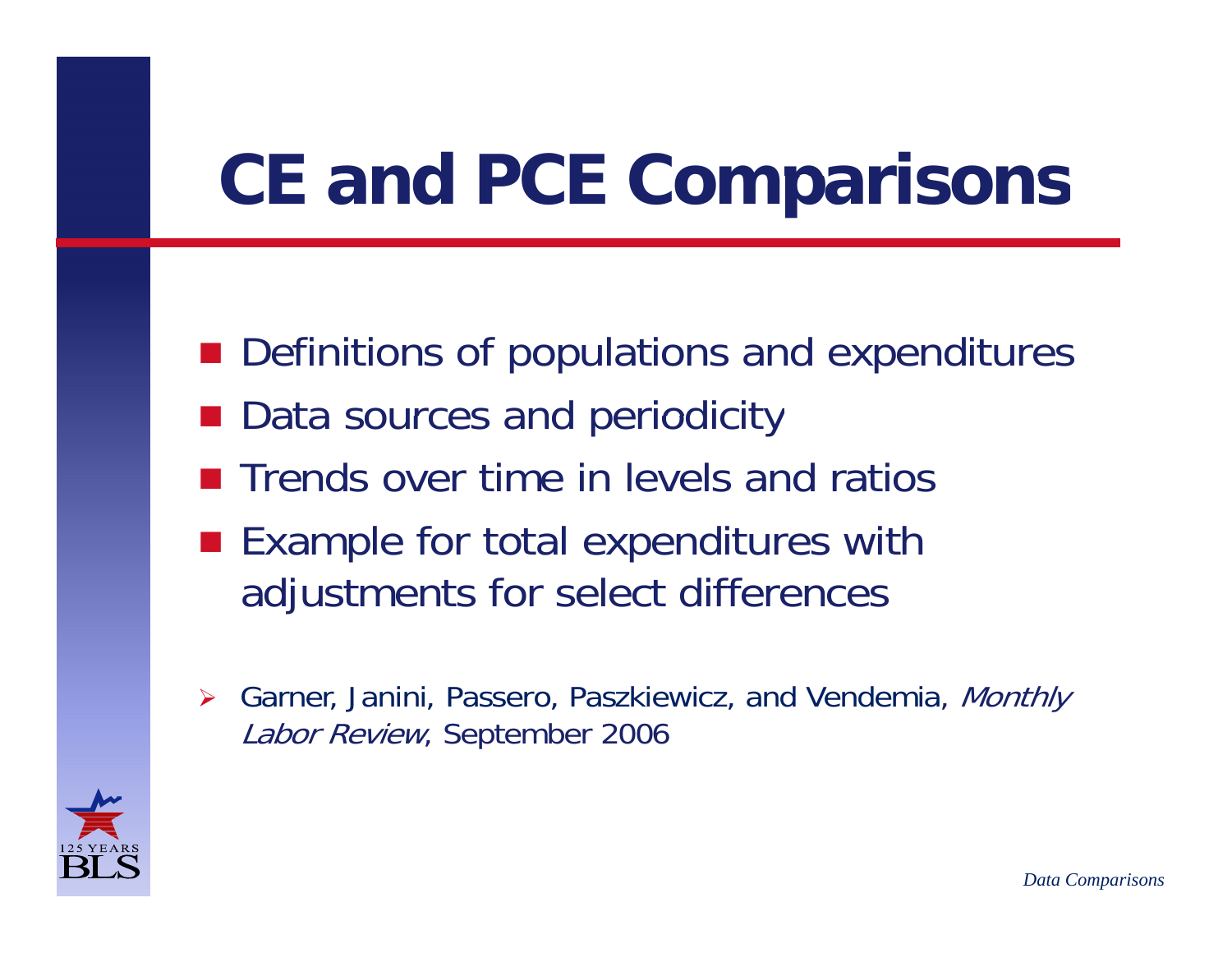### **Issues in Comparing CE and PCE**

#### **Populations**

- In PCE but out of scope for CE
- In CE but out of scope for PCE
- **Partly out of scope for CE** 
	- Non-profit institutions serving households
	- Employer payments
- Components operationally defined differently

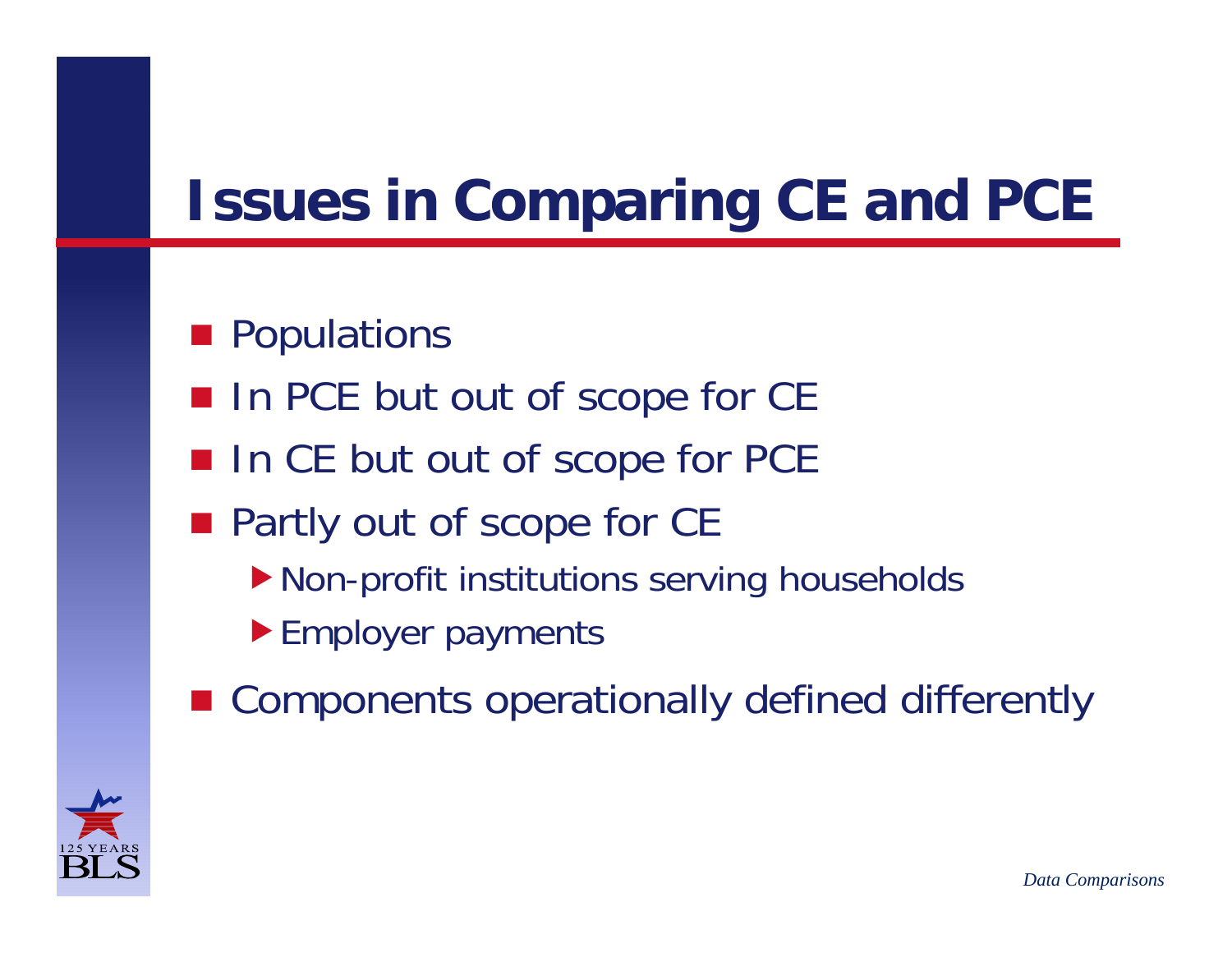## **Basics**

 $\blacksquare$  PCE

#### $\blacksquare$  CE

- ▶ Household Surveys
- ▶ Periodicity
	- Annual–
	- Quarterly
	- Monthly
	- Weekly
- ▶ Expenditures
	- Value of goods and services purchased by consumers
	- Social Security contributions

#### Establishment Surveys

- ▶ Periodicity
- Benchmark (detailed)
	- Annual
	- Quarterly
	- Monthly
	- ▶ Expenditures
		- Value of goods and services purchased by the personal sector (excludes intra-sector transactions)

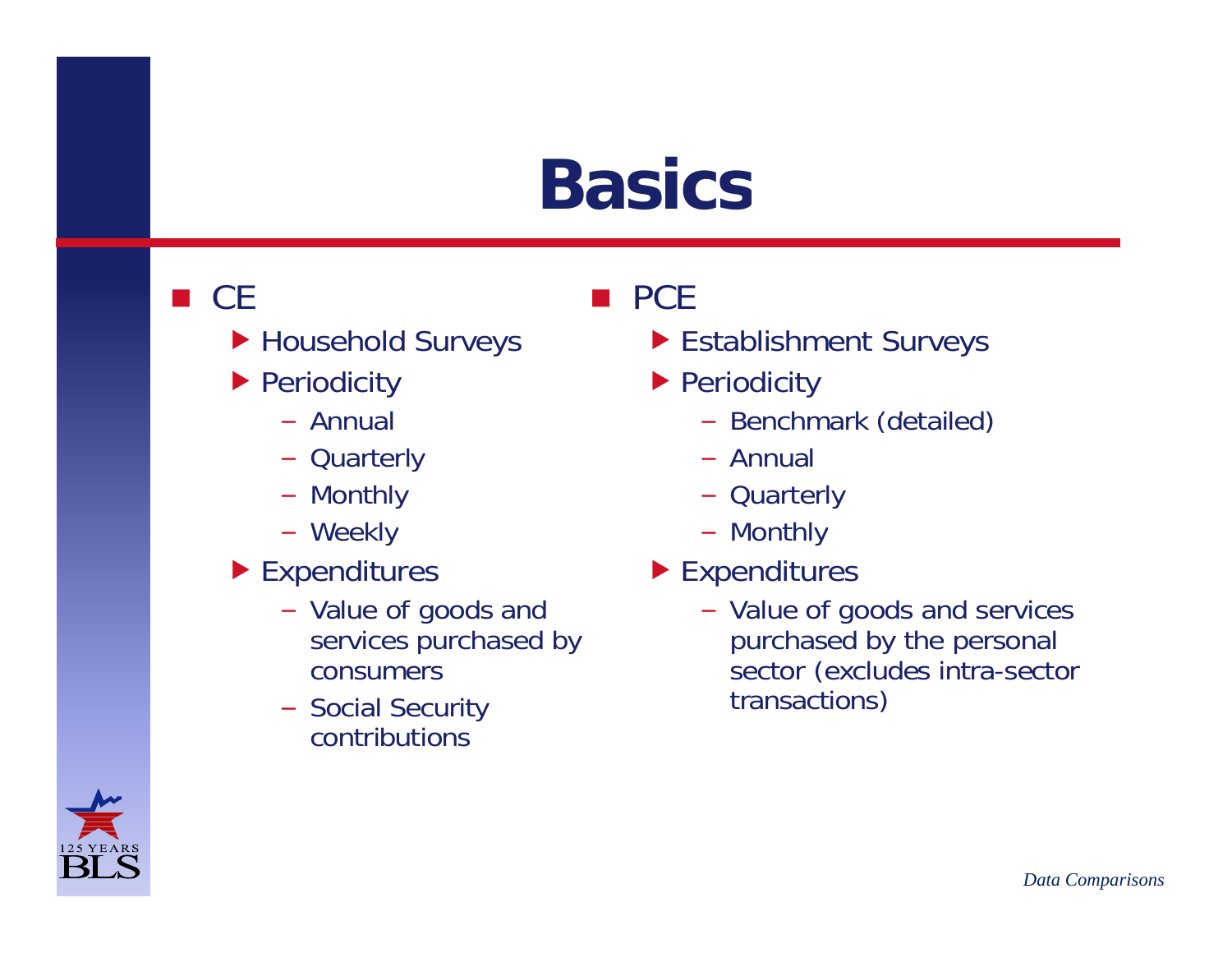# **In PCE Out of Scope for CE**

#### П Population

- ▶ Employees of U.S. businesses working abroad and U.S. government and military personnel stationed abroad
- Military living on-base in the U.S.
- All persons in institutions and the homeless for whom ex penditures are made
- ▶ Non-profit institutions serving households

#### **Expenditures**

- ▶ Value of home production for own consumption on farms
- ▶ Standard clothing issued to military
- Services furnished without payment by financial intermediaries except life insurance carriers

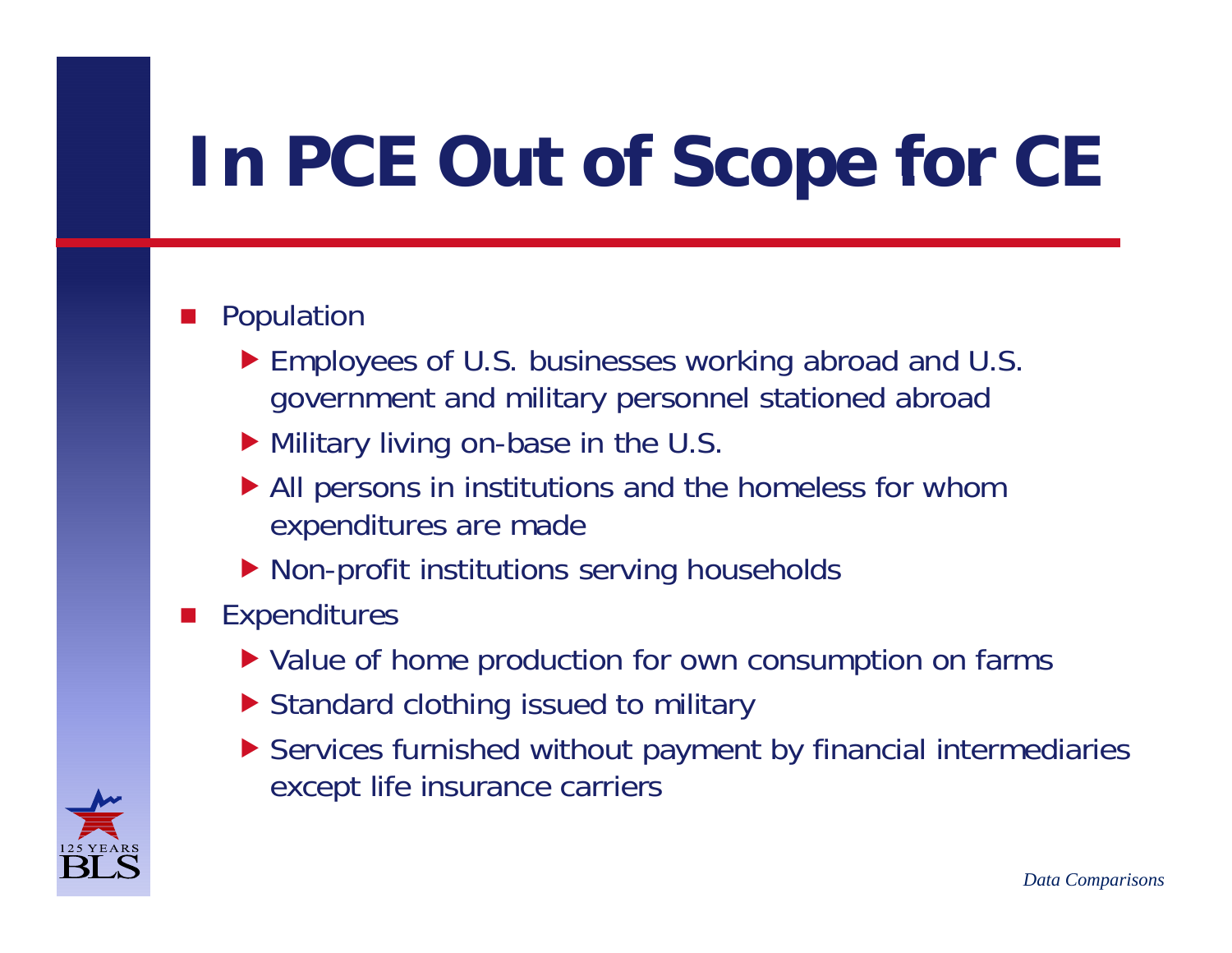# **Further Differences**

- PCE items partly out of scope for CE and partly defined differently
	- Health Care Expenditures
	- ▶ Religious and Welfare
- **Defined differently** 
	- Education expenditures
	- Life insurance and pension plans
	- ▶ Owner-occupied housing expenditures

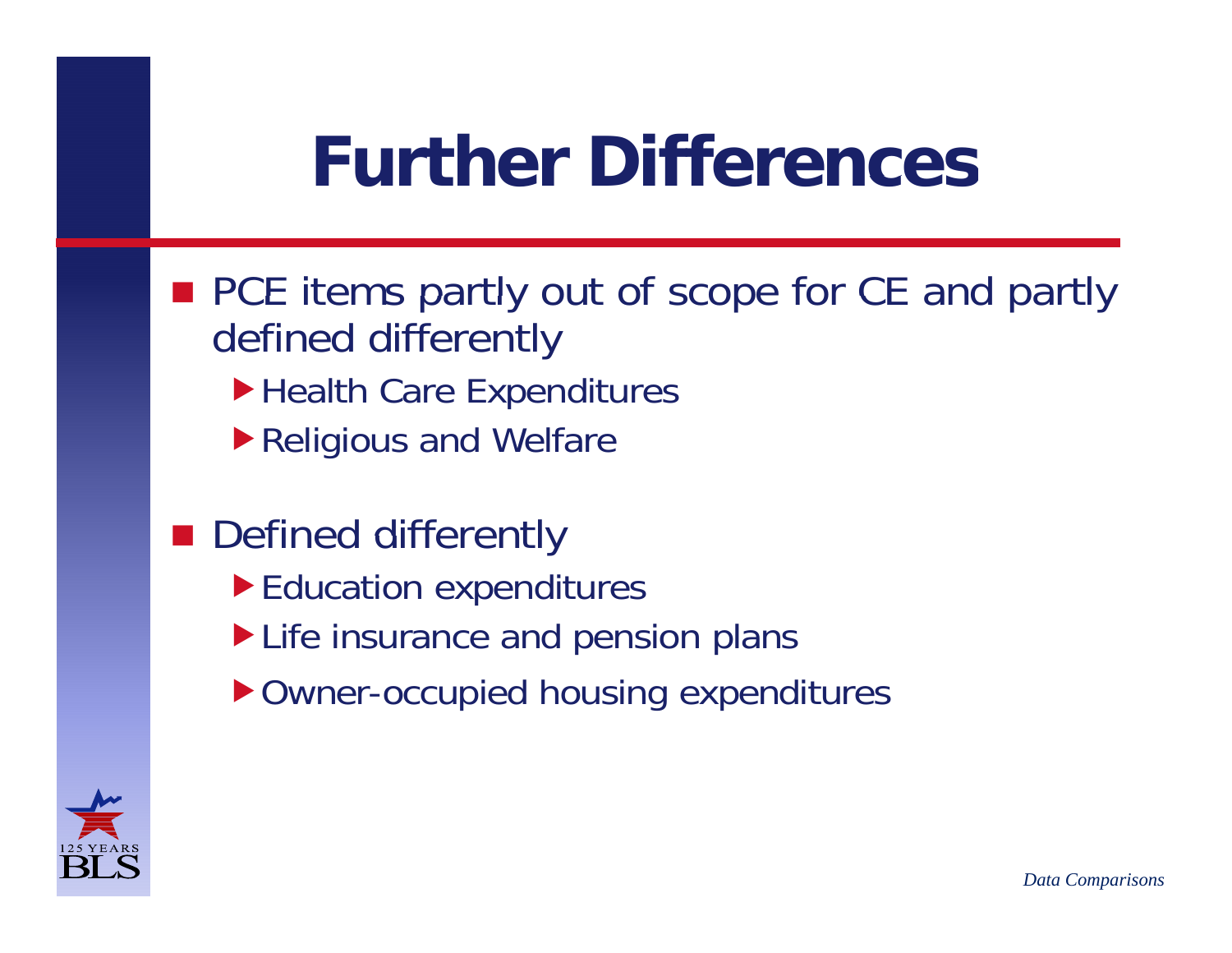### **P i CE PCE C i S di Previous CE to Comparison Studies**

- **Houthakker and Taylor (1970)**
- Slesnick (1992, 1998)
- Attanasio, Battistin, and Leicester (2006)
- Garner, Janini, Passero, Paszkiewicz, and Vendemia (2006)
- **Meyer and Sullivan (2009)**

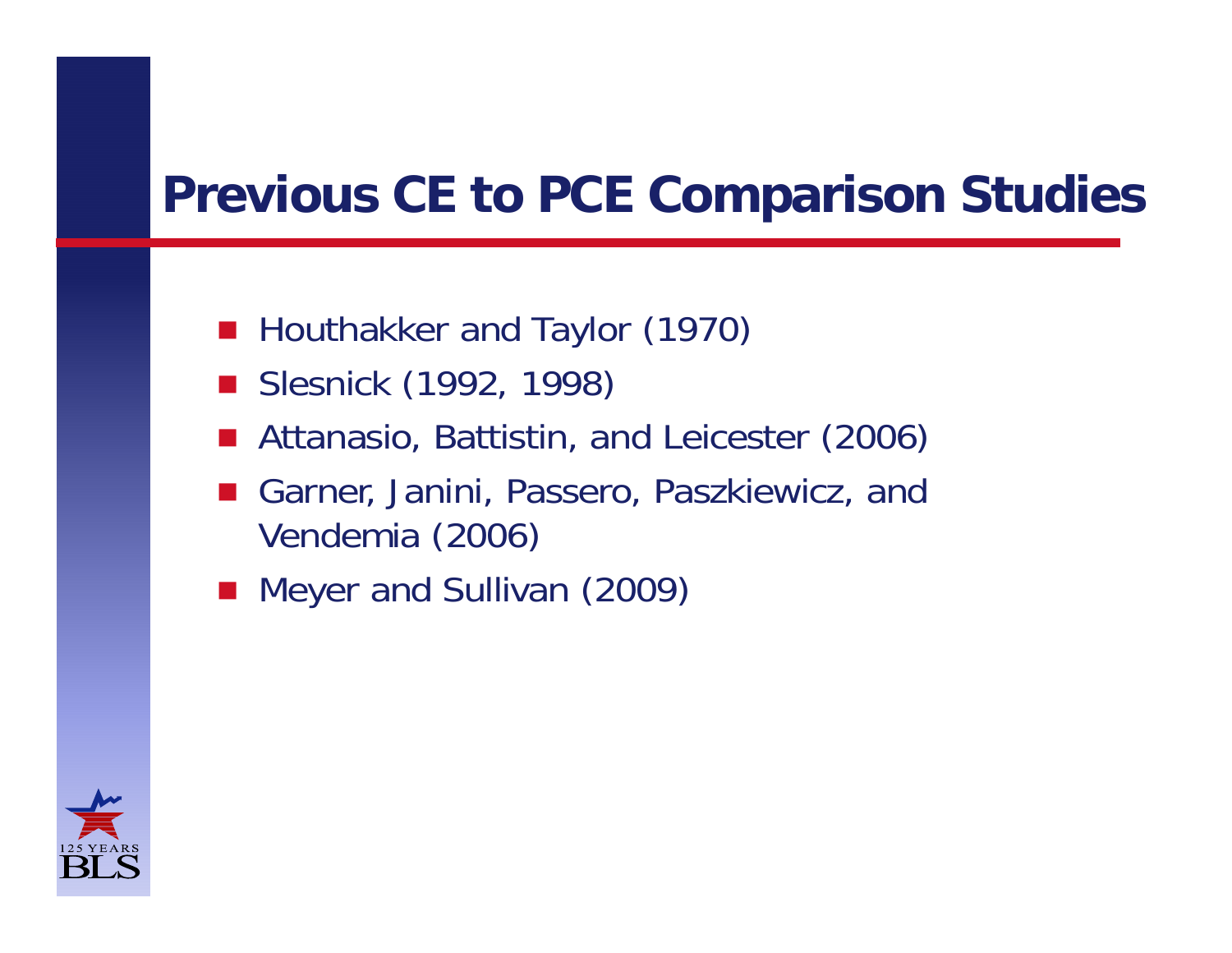### Update of 2006 BLS Study

#### Total Expenditures

- Comparables
	- ▶ To compare CE and PCE data, CE items are grouped into PCE detailed categories
	- ▶ In many instances, there is no perfect match between the CE and PCE items assigned to an aggregate category
	- ▶ In some cases, adjustments were made to published CE categories for greater comparability

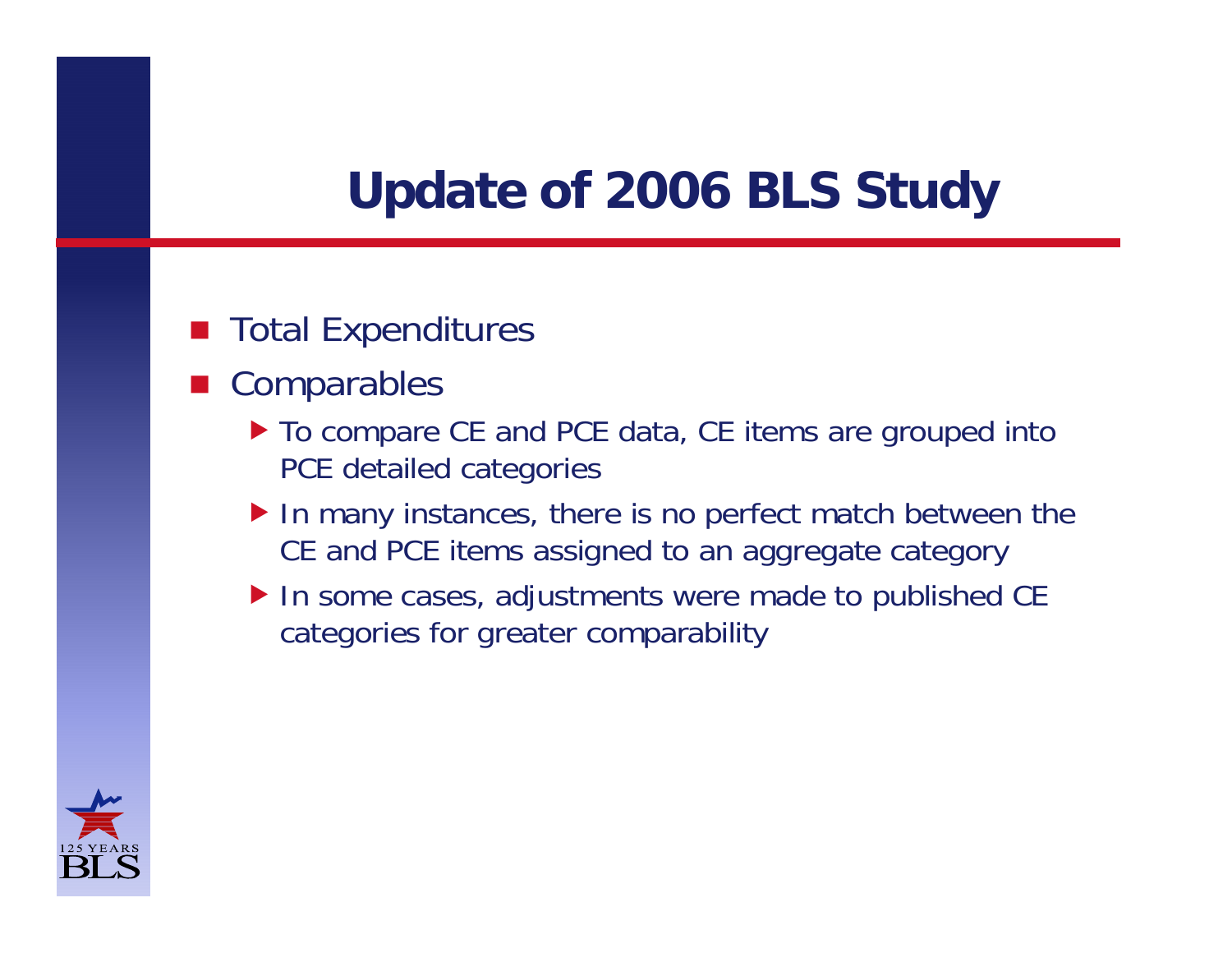#### **2007 Aggregate and Ratio Comparison**

| Source                                         | All items<br>( <i>Sbillions</i> ) | "Comparable" categories<br>(\$billions/% of all items) |
|------------------------------------------------|-----------------------------------|--------------------------------------------------------|
| Consumer<br><b>Expenditures</b>                | \$5,743                           | \$4,105<br>(0.71)                                      |
| Personal<br>Consumption<br><b>Expenditures</b> | \$9,710                           | \$5,066<br>(0.52)                                      |
|                                                |                                   |                                                        |
| Ratio CE/PCE                                   | 0.59                              | 0.81                                                   |

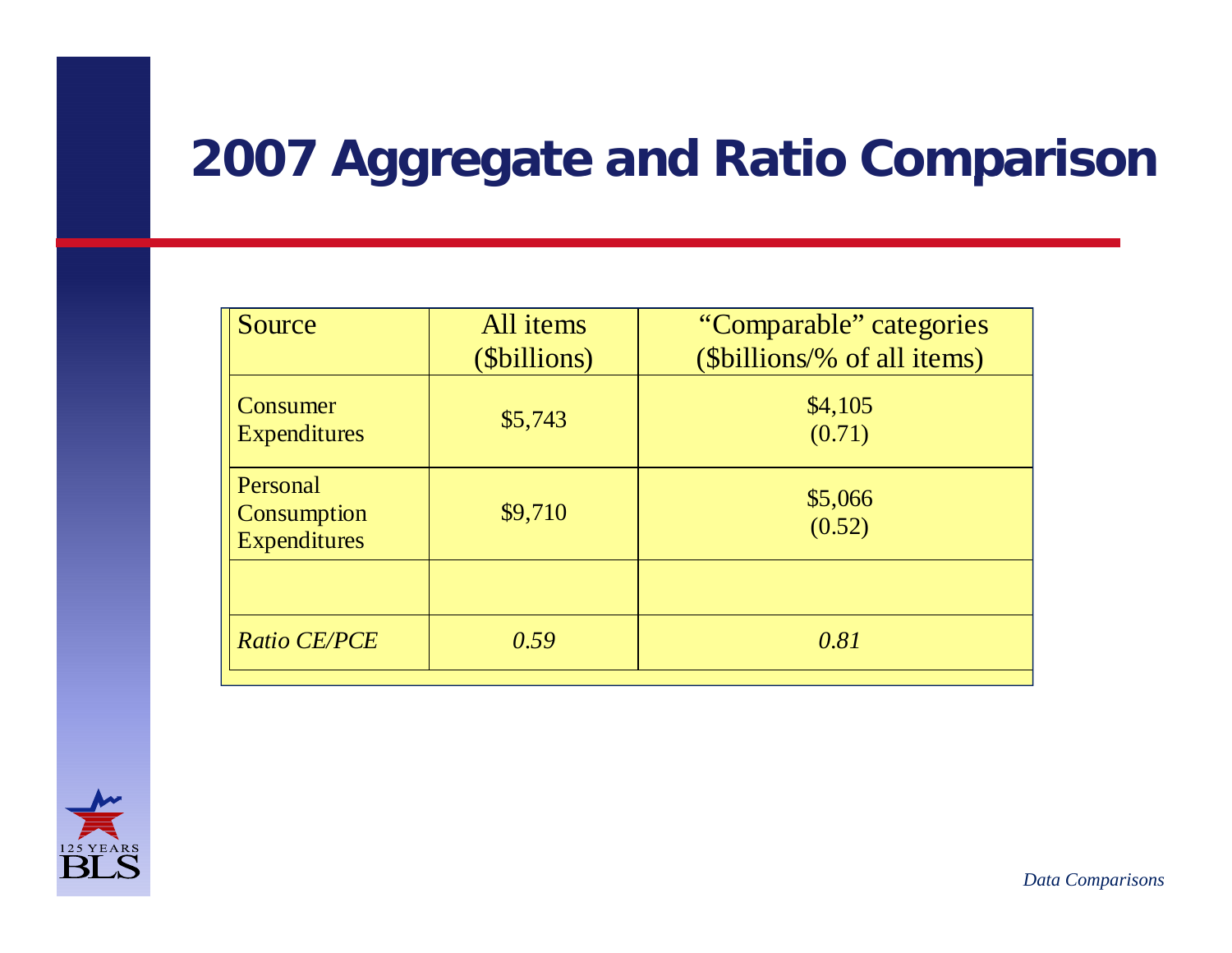

*Data Comparisons*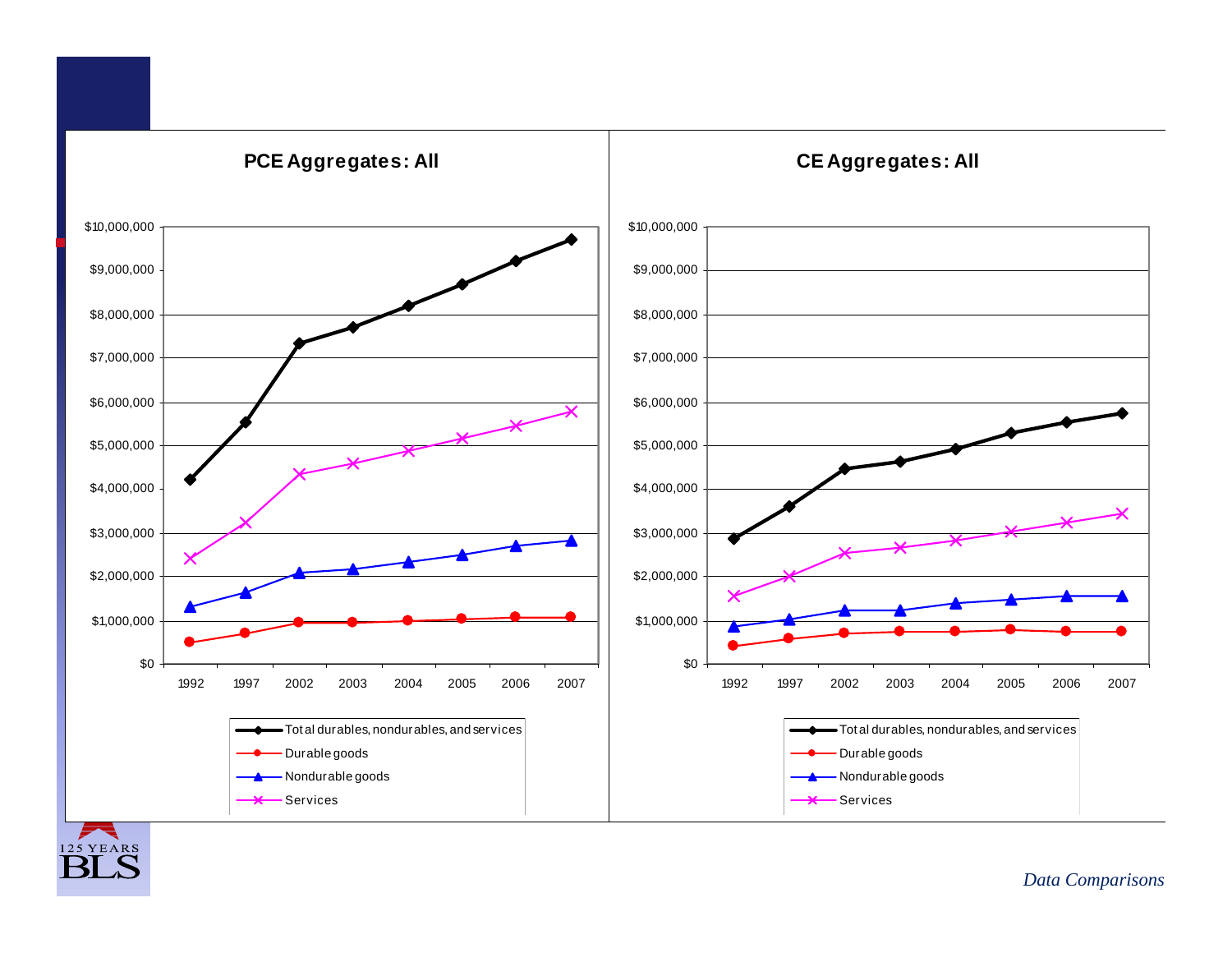#### **Ratios of Expenditures of Comparables to Totals**





**CE: Solid blue**

**PCE**: Stripped blue

*Data Comparisons*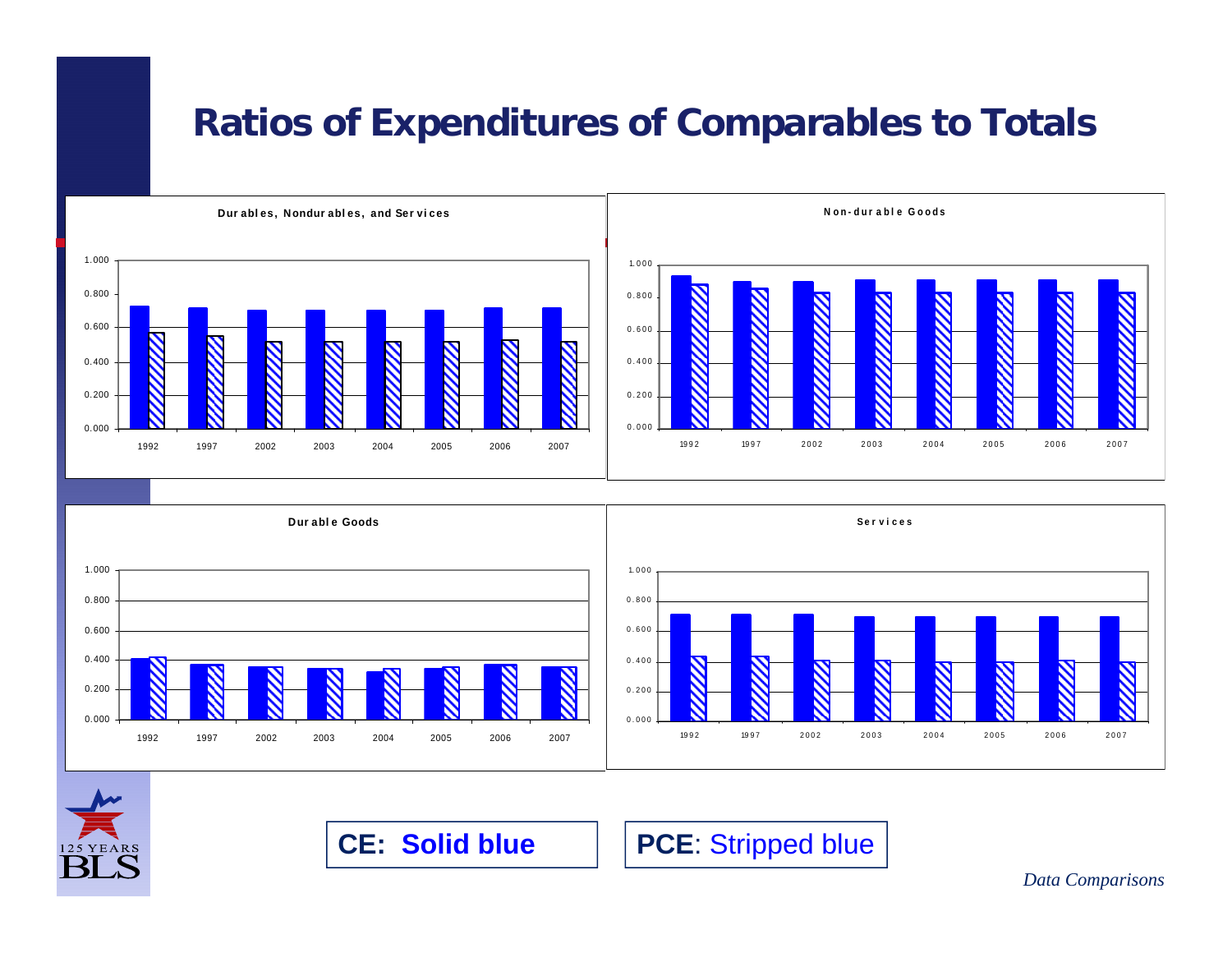

125 YEARS

*Data Comparisons*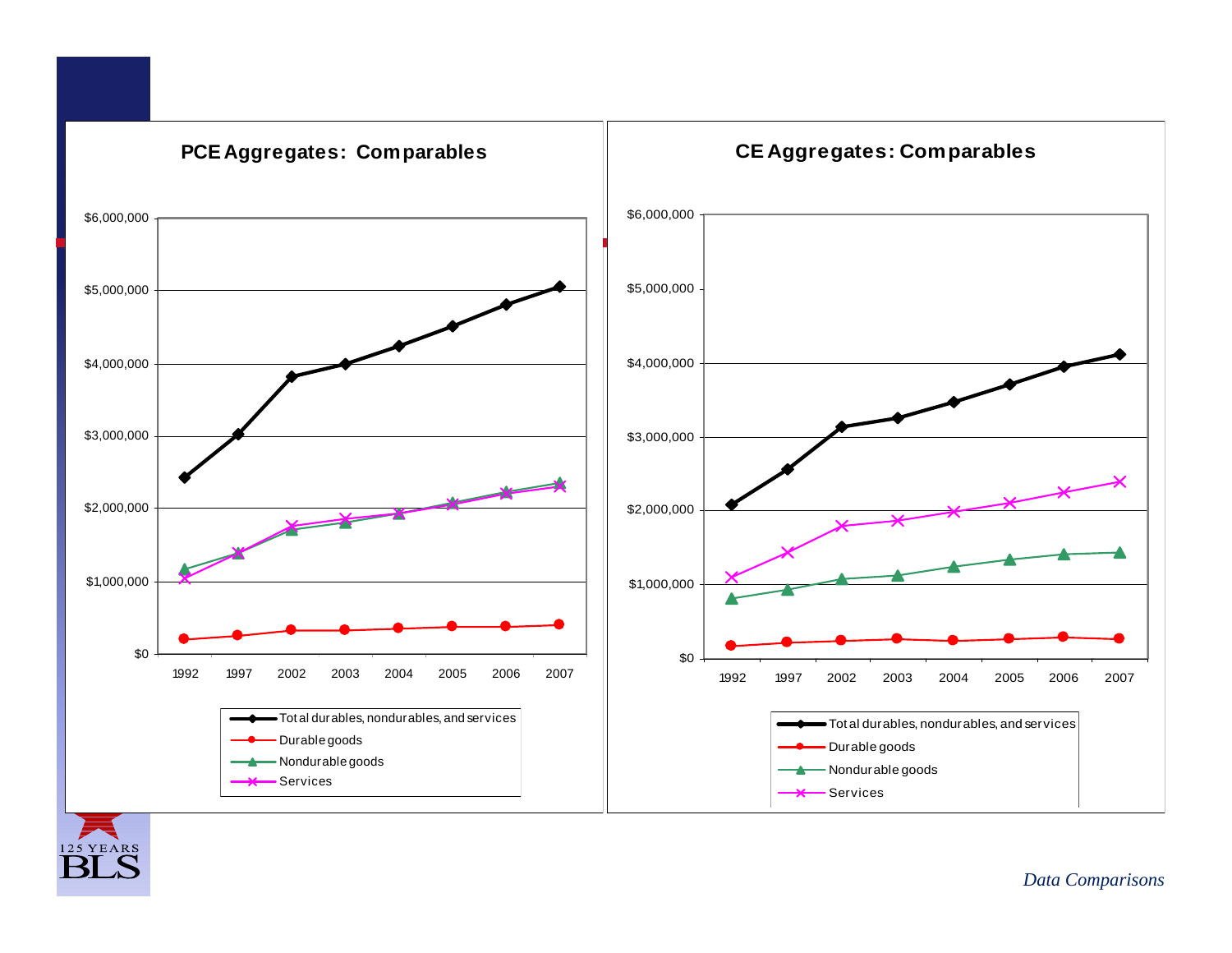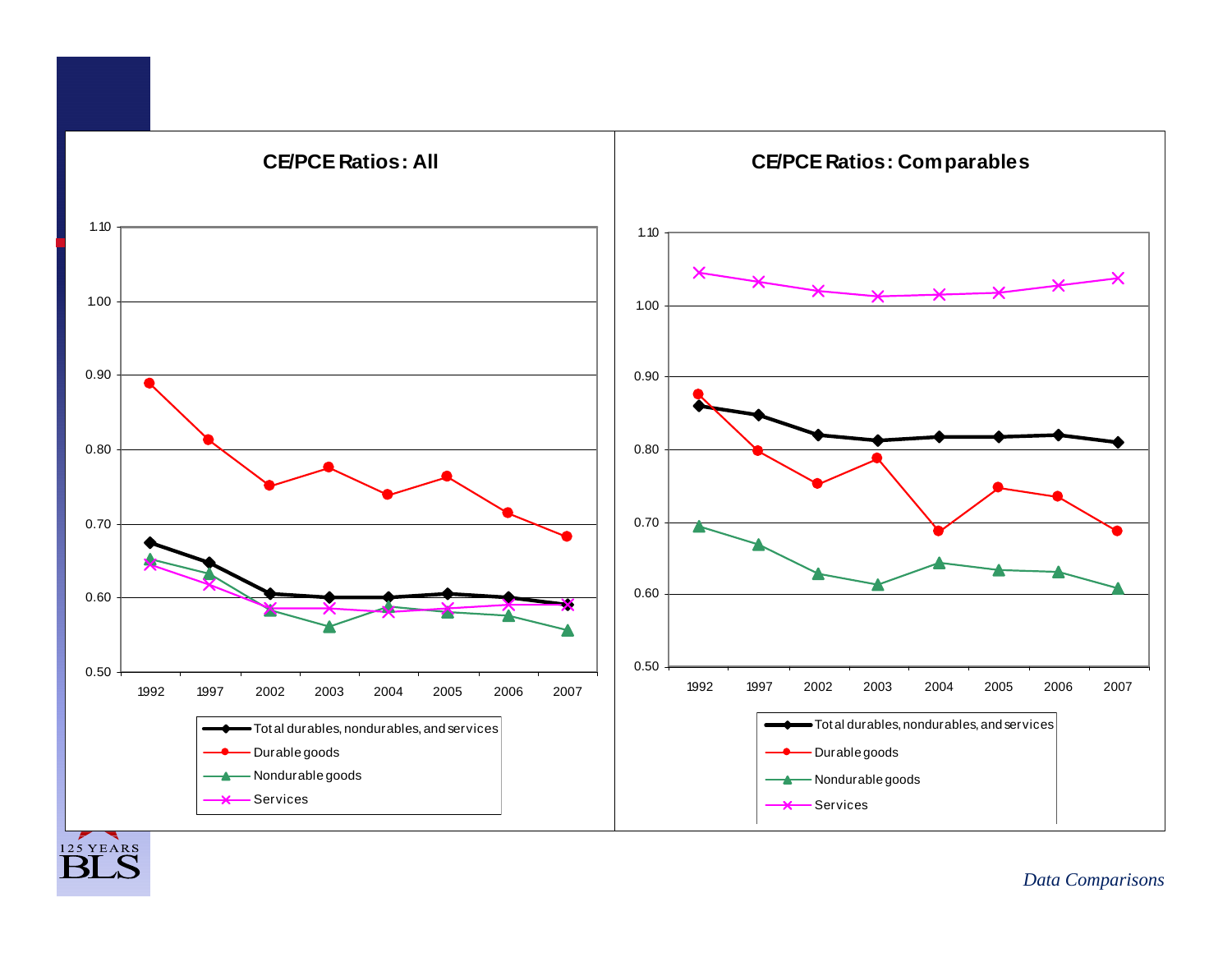# **Future CE/PCE Comparisons**

- Comprehensive revision of the NIPA **July 2009**  $\blacktriangleright$  PCE
- Revise concordance of CE items to match new PCE classification structure
- **Recalculate CE/PCE ratios incorporating** 2002 benchmark PCE data

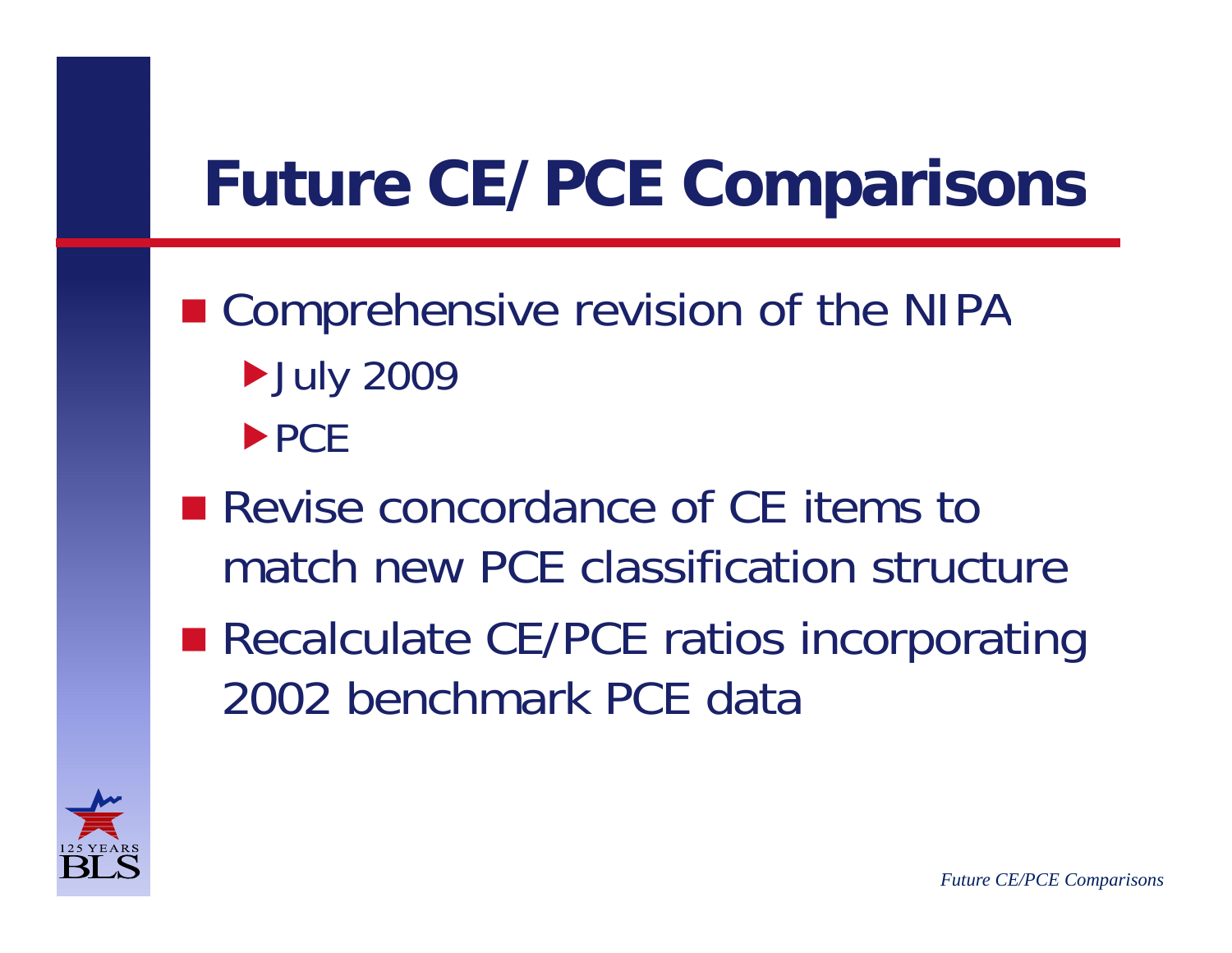### **PCE reclassification: What s' new?**

- New structures for presenting PCE  $\blacktriangleright$  Function – by type of expenditure Product - by durability (Goods / Services)
- **Full time series on new basis** ▶ 1929 Annually, 1947 Quarterly, 1959 Monthly
- No change in the production boundary
- $\blacktriangleright$ > McCully and Teensma, Survey of Current Business, May 2008

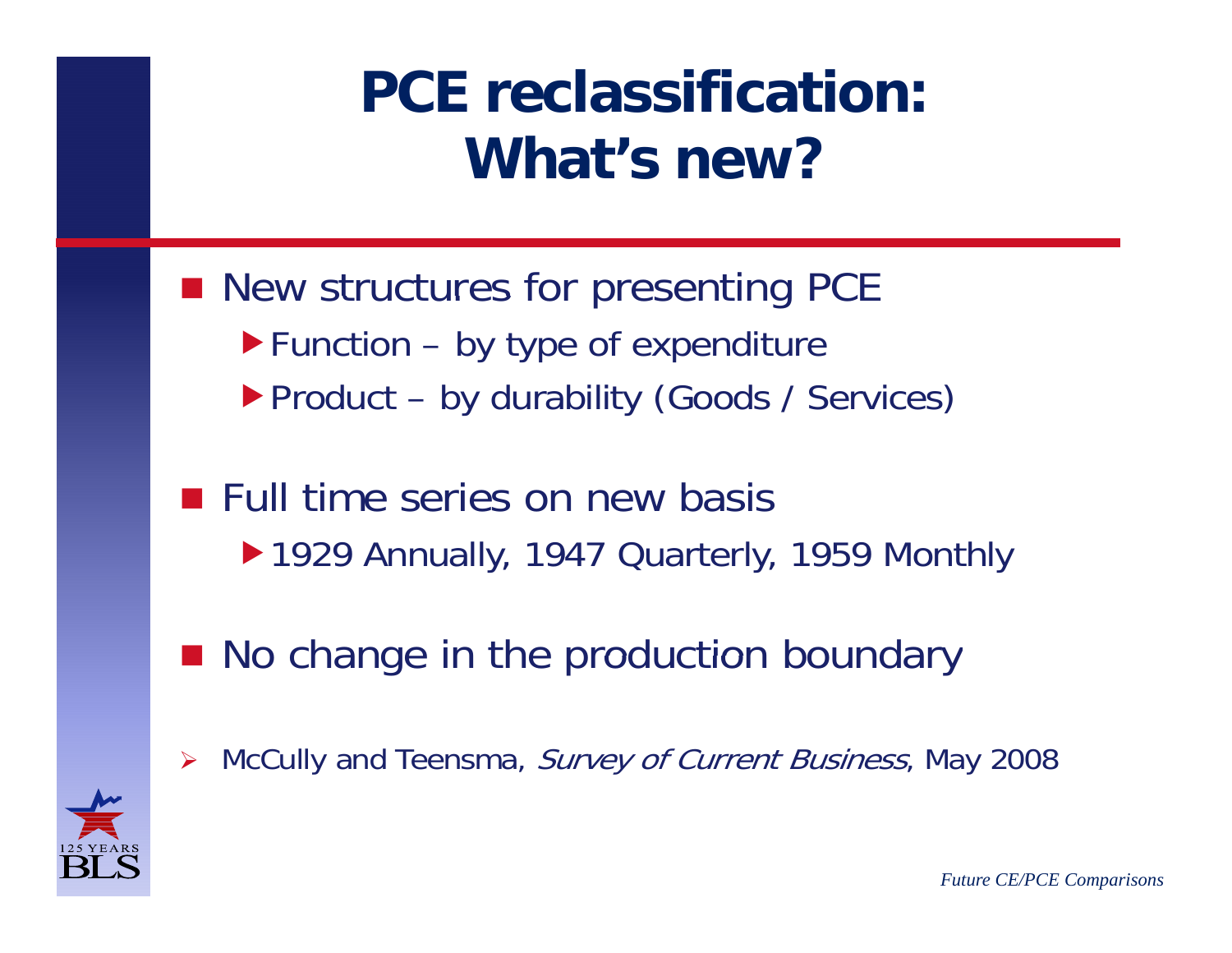### **PCE by function: Old to new**

#### Old

|    | 1 Personal consumption expenditures |           | 1 Personal consumption expenditures   |
|----|-------------------------------------|-----------|---------------------------------------|
| 2  | Food and tobacco                    | 2         | Household consumption expenditures    |
| 3  | Clothing, accessories, and jewelry  |           | Food and beverages purchased for off- |
| 4  | Personal care                       | 3         | premise consumption                   |
| 5  | Housing                             | 4         | Clothing and footwear                 |
| 6  | Household operation                 | 5         | Housing and utilities                 |
| 7  | Medical care                        |           | Furnishings, household equipment and  |
| 8  | Personal business                   | 6         | routine household maintenance         |
| 9  | Transportation                      | 7         | Health                                |
| 10 | Recreation                          | 8         | Transportation                        |
| 11 | Education and research              | 9         | Communication                         |
| 12 | Religious and welfare activities    |           |                                       |
| 13 | Foreign travel and other net        | 10        | Recreation                            |
|    |                                     | 11        | Education                             |
|    |                                     | 12        | Food services and accommodations      |
|    |                                     | 13        | Financial services and insurance      |
|    |                                     | 14        | Other goods and services              |
|    |                                     | <b>AS</b> | Net foreign travel and expenditures   |

abroad by U.S. residents

**New** 

16 Final consumption expenditures of NPISH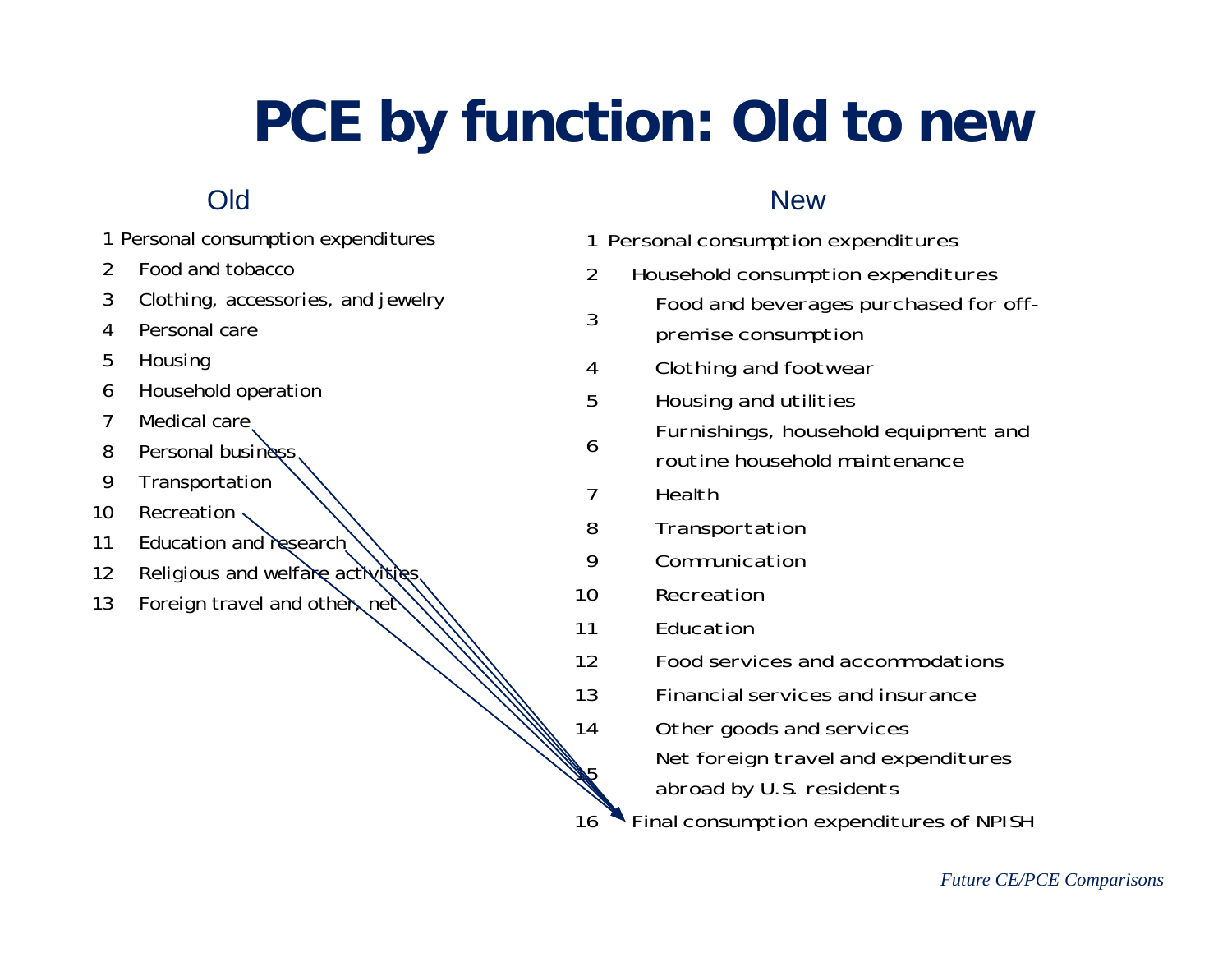### **PCE by product: Old to new**

#### Oldd and the second second second second second second second second second second second second second second second second second second second second second second second second second second second second second second se

#### Goods Durable goods Motor vehicles and parts Durable goods Motor vehicles and parts Furniture and household equipment Furnishings and durable household equipment Recreational goods and vehicles Other durable goods Nondurable goods Food and beverages purchased for off-premise Other Nondurable goods FoodClothing and shoes consumption Clothing and footwear Gasoline and other energy goods 11 Other non-durable goods Services 8 Gasoline, fuel oil, and other energy goods Other Services Housing Household consumption expenditures Housing and utilities Health careTransportation services Recreational services Household operation Transportation Medical care Recreation Food services and accommodations Financial services and insurance Other services Final consumption expenditures of nonprofit institutions serving households Other Gross output of nonprofit institutions Less: Receipts from sales of goods and services by nonprofit institutions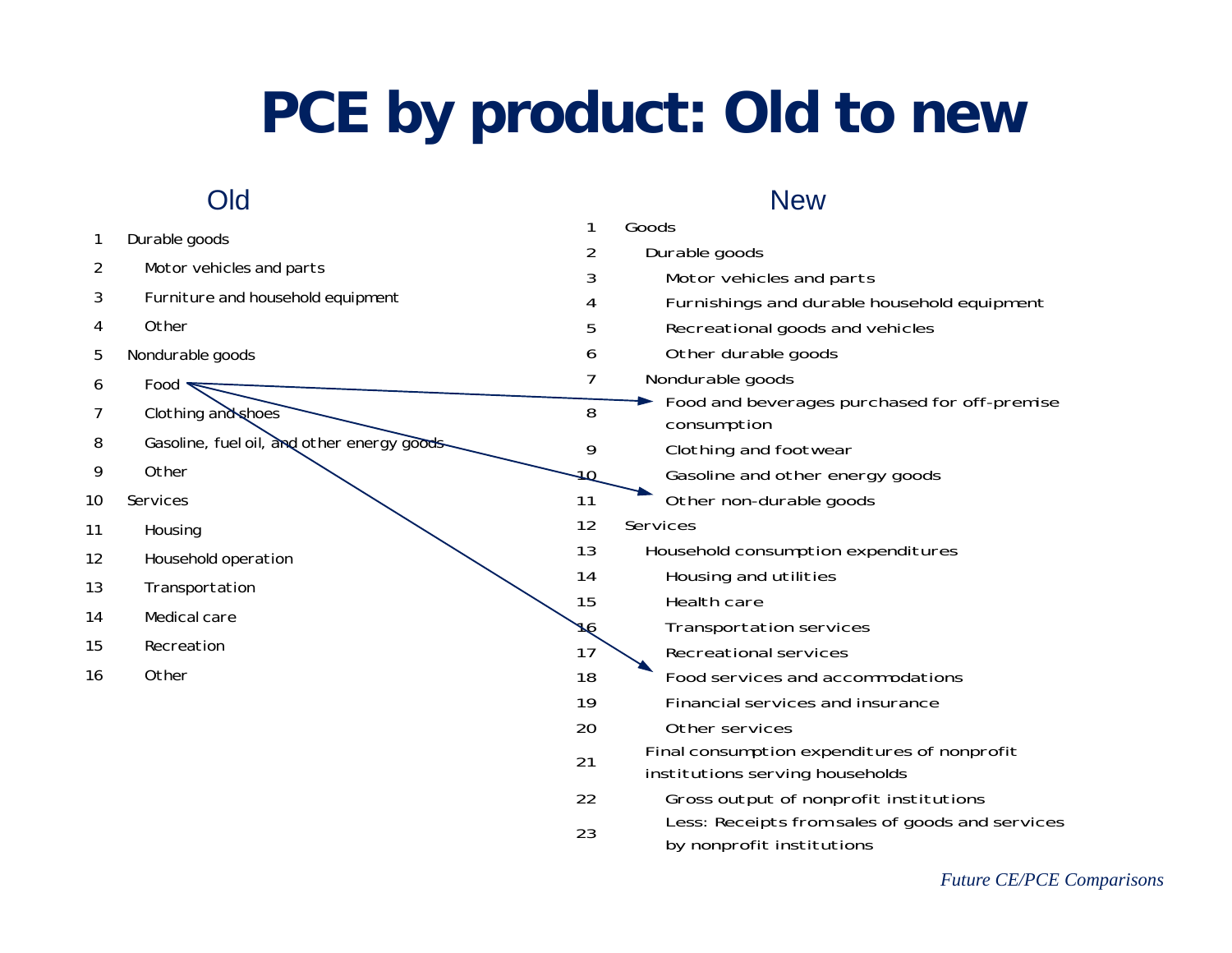# **Conclusion**

- CE expenditures compare favorably to expenditures from other household surveys
- CE data comparisons with outside sources will continue in the future
	- $\triangleright$  CE-PCE
	- ▶ CE-MEPS comparisons of medical care data
	- ▶ CE-CPS comparisons of income data
	- Resumption of comparisons of CE and Residential Energy Consumption Survey (RECS) data from Department of Energy
	- ▶ CE-American Community Survey (ACS) comparison of shelter and utilities data

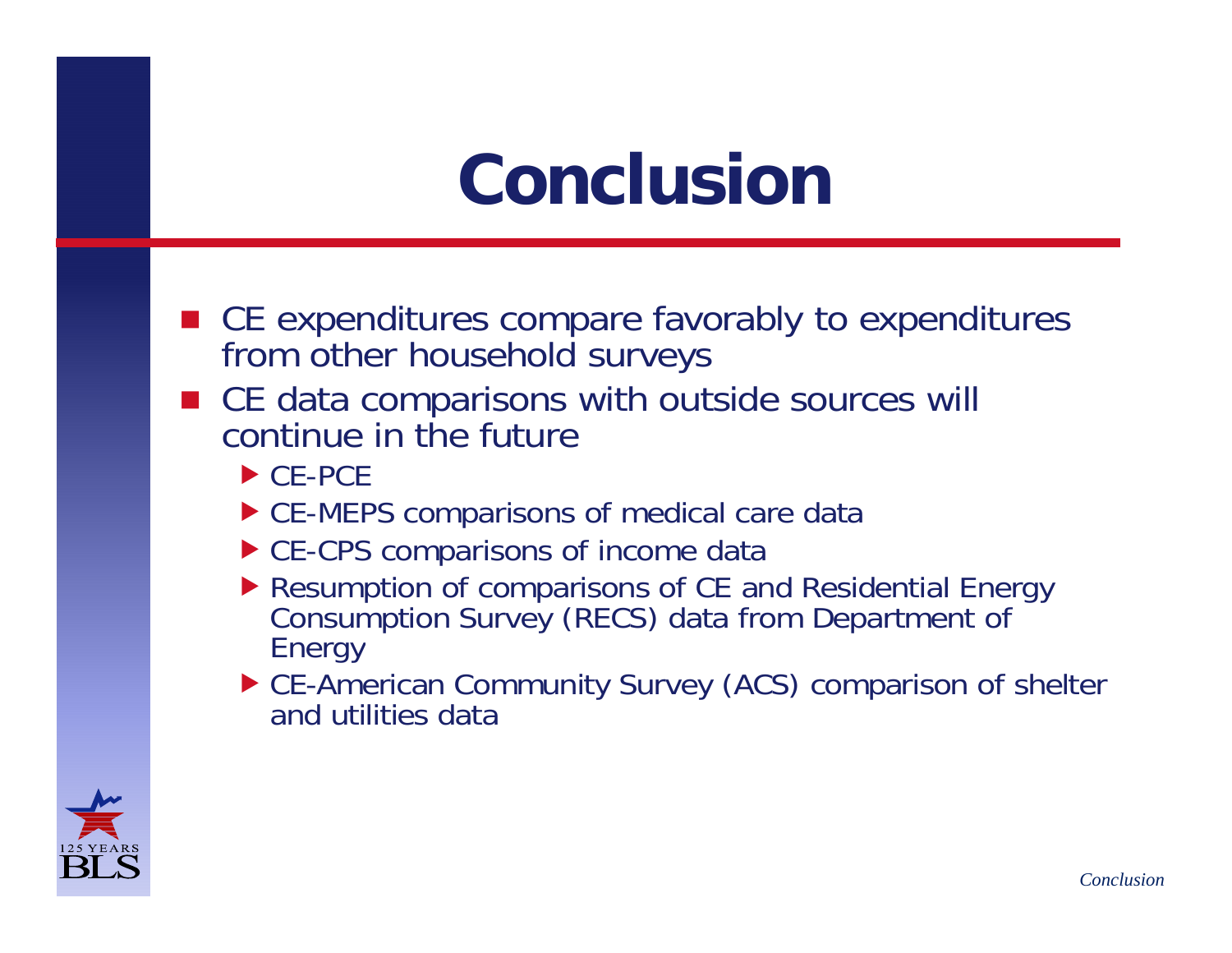# **Conclusion**

- $\blacksquare$  Recent improvements include
	- Move to CAPI (2003 for Interview; 2004 for Diary)
	- ▶ Income imputation (began 2004)
		- CE/CPS total income
			- 2002-2003: 0.75
			- 2004-2006: 0.94
		- CE/CPS wages and salaries
			- 2002-2003: 0.78
			- 2004-2006: 0.97
	- $\triangleright$  Stabilized CE/PCE ratio > .81 for comparable items beginning in 2002

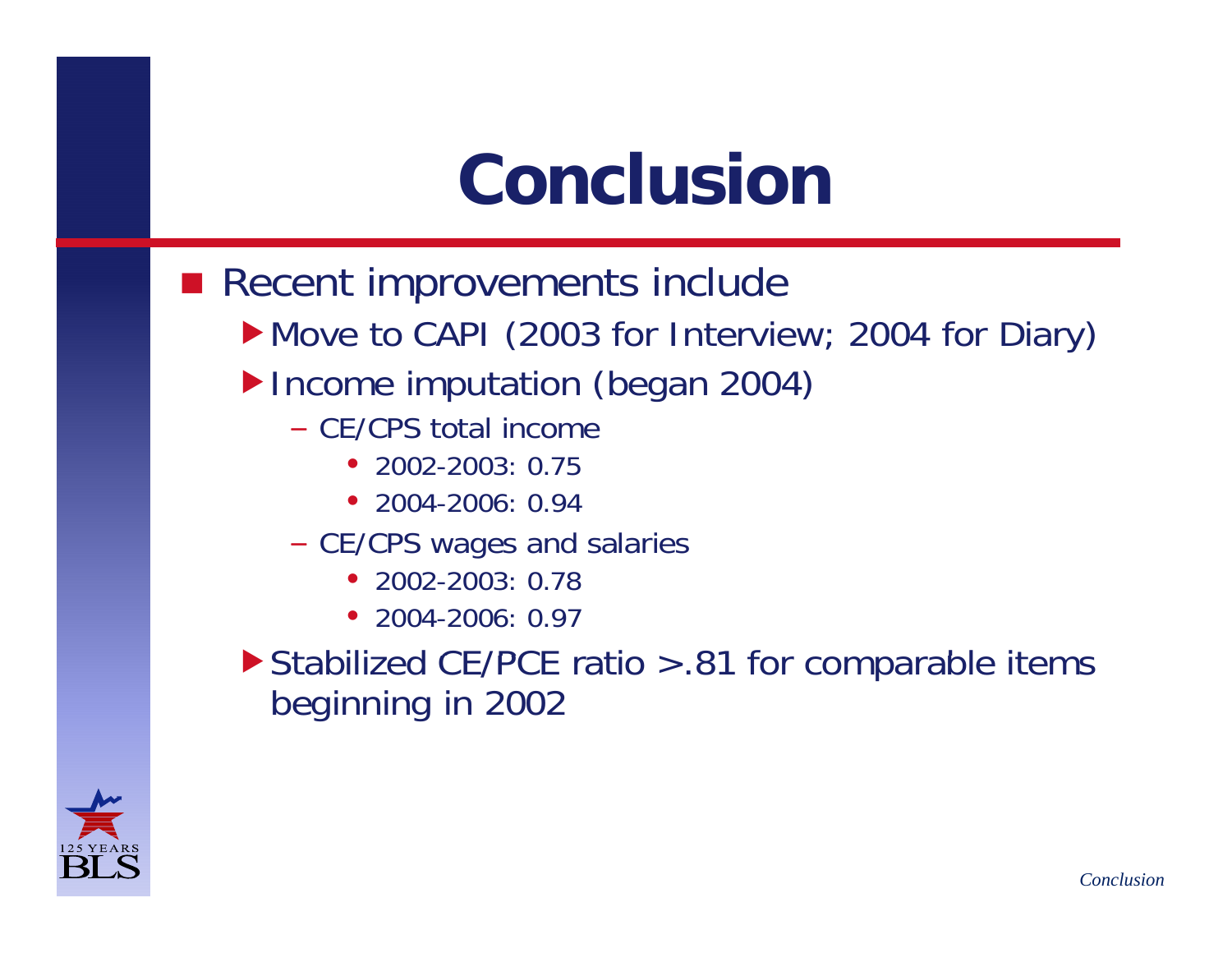# **Conclusion: Data Quality**

- CE Program has significant strengths, but some data quality issues remain, e.g.,
	- ▶ Under-reporting
	- **Measurement errors**
- Next presentation: What CE has done and is doing to address these issues